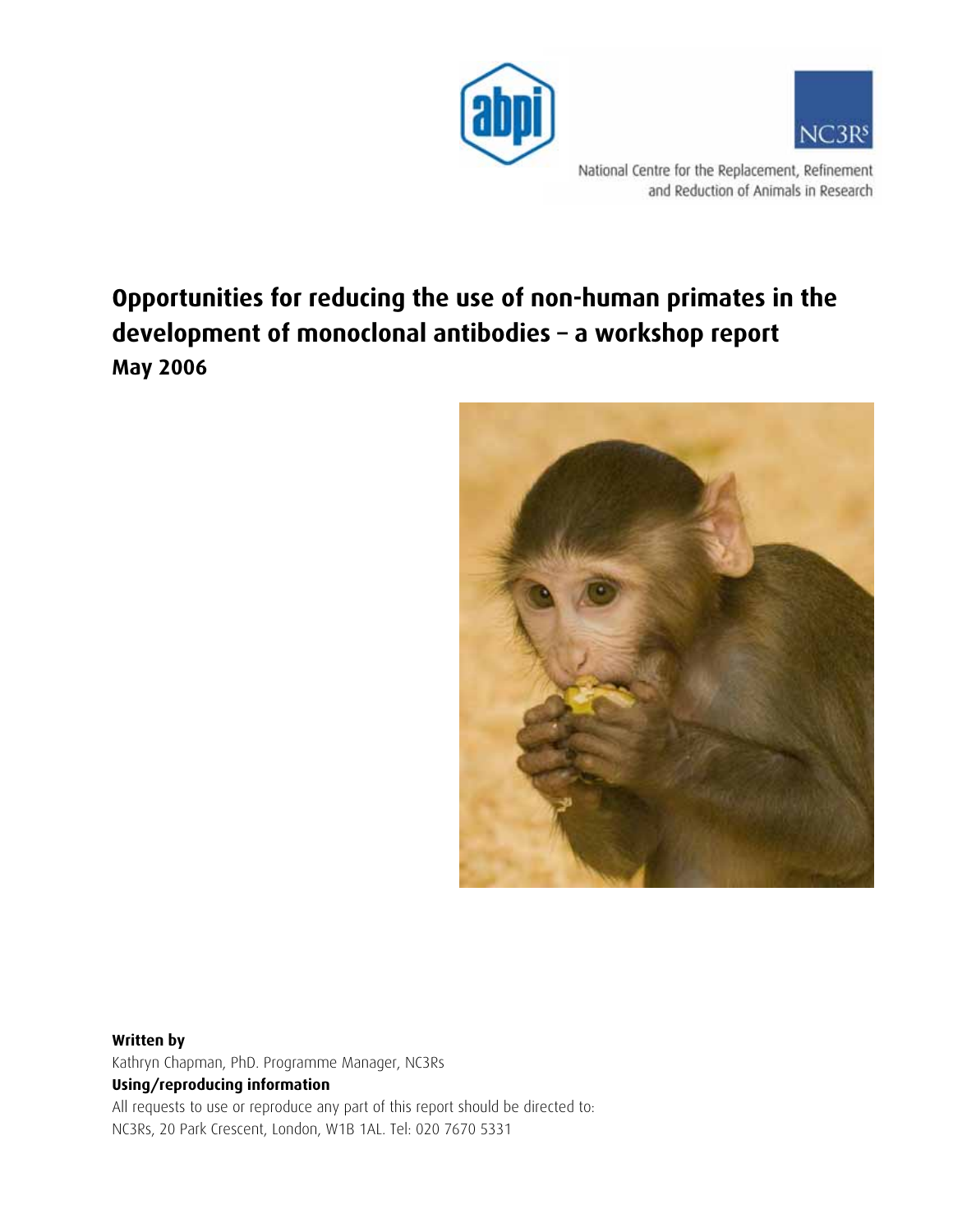# **Table of Contents**

| 1              |                                                  |  |
|----------------|--------------------------------------------------|--|
| $\overline{2}$ |                                                  |  |
|                | 2.1                                              |  |
|                | 2.2                                              |  |
|                | 2.3                                              |  |
| 3              |                                                  |  |
|                | 3.1                                              |  |
|                | 3.2                                              |  |
|                | 3.3<br>3.3.1<br>3.3.2<br>3.3.3<br>3.3.4          |  |
| 4              |                                                  |  |
|                |                                                  |  |
|                | 4.1<br>4.1.1<br>4.1.2<br>4.1.3<br>4.1.4<br>4.1.5 |  |
|                | 4.2                                              |  |
| 5              |                                                  |  |
|                | 5.1                                              |  |
|                |                                                  |  |
| 6              |                                                  |  |
| 7              |                                                  |  |
|                | 7.1                                              |  |
|                | 7.2<br>7.2.1<br>7.2.2                            |  |
| 8              |                                                  |  |
|                |                                                  |  |
|                |                                                  |  |
|                |                                                  |  |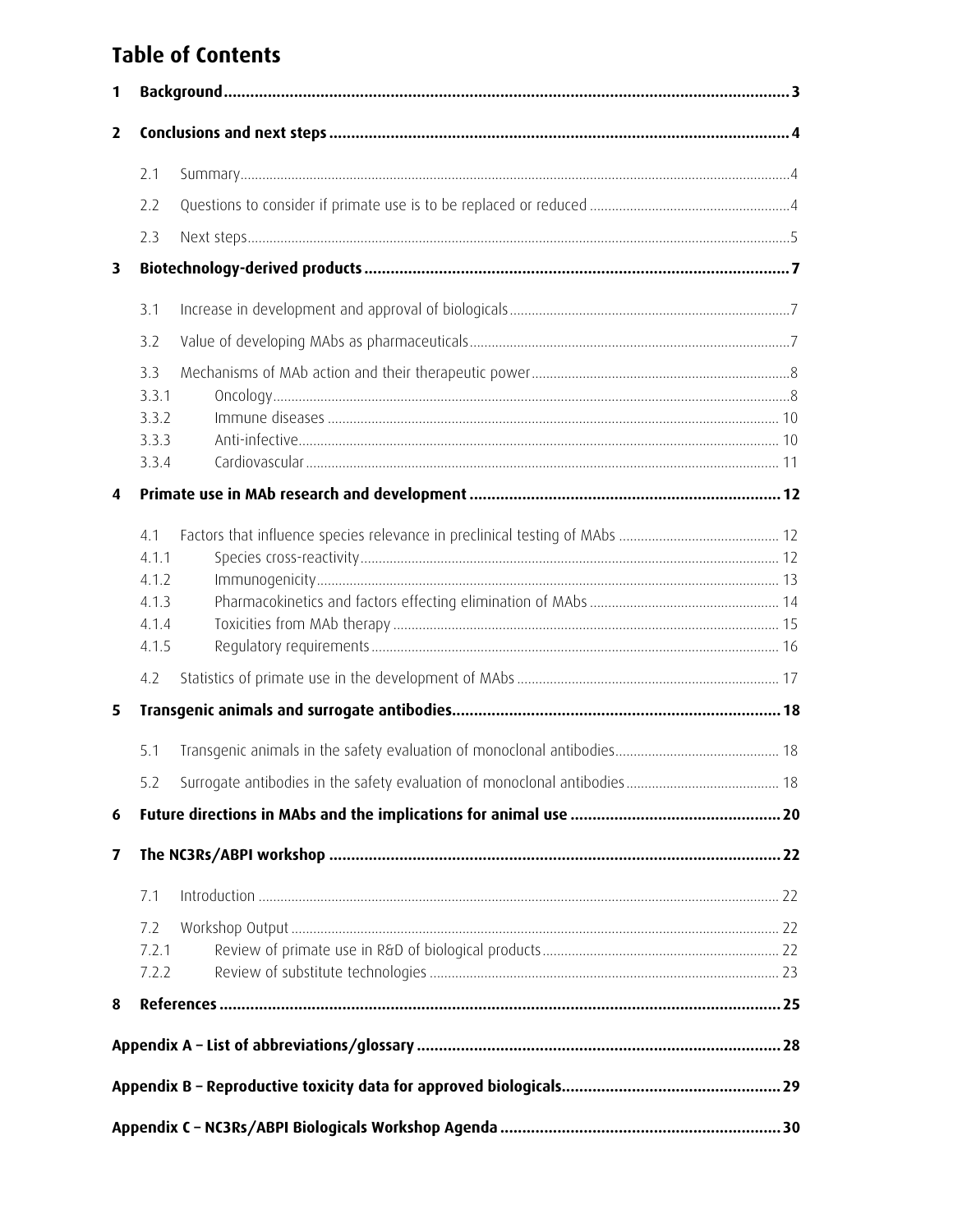## <span id="page-2-0"></span>**1 Background**

The National Centre for the Replacement, Refinement and Reduction of Animals in Research (NC3Rs) was established in 2004 to provide a UK focus and catalyst for the 3Rs [\(www.nc3rs.org.uk\)](http://www.nc3rs.org.uk/) – the principles which underpin the humane use of animals in research and testing. Working with stakeholders from academia, industry, Government, regulatory bodies and animal protection groups, the NC3Rs is an independent scientific organisation which promotes the 3Rs by funding high quality research, improving access to information and developing best practice. Key to the Centre's success is the establishment and fostering of partnerships to maximise resources, expertise and experience and avoid duplication.

The NC3Rs has a number of collaborative activities with the scientific community including the Association of the British Pharmaceutical Industry (ABPI) and its member companies. As part of this collaboration the NC3Rs and ABPI have developed a strategy to review the scientific rationale for the use of non-human primates (herein primates) in drug discovery and development, with the aim of highlighting opportunities and challenges to replacing and reducing primate use in the pharmaceutical industry (http://www.nc3rs.org.uk/primatesabpi). Four main areas for investigation have been identified, including toxicology, pharmacokinetics (PK), drug dependency and biologicals. These have been selected to reflect the differing drivers for primate use from regulatory requirements to emerging technologies and the opportunities for reducing this use.

The use of primates in the development of biologicals was a timely area for review given the increasing number of biological products in the pharmaceutical pipeline, the specific challenges faced in providing preclinical data and the implications for primate use. As part of this review the NC3Rs held a workshop to explore how biologicals could be developed without the use of primates. Discussion focussed on Old World monkeys although reference was made to the chimpanzee where appropriate. This hypothetical exercise was designed to consider where there might be opportunities for replacing and reducing primate use and the obstacles to this in practice. This report describes the outcome of the workshop and

provides background on the current use of primates in the development of biologicals.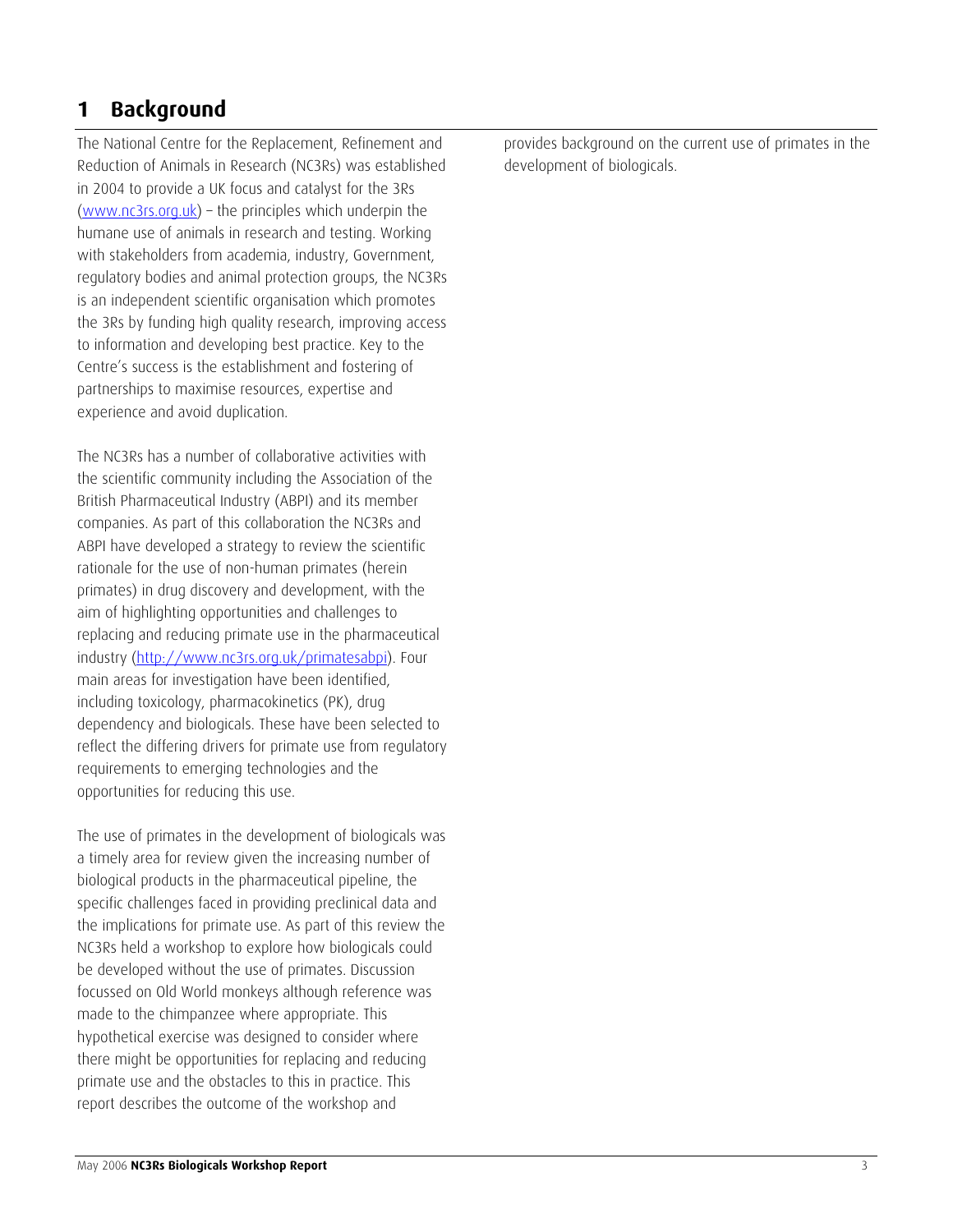## <span id="page-3-0"></span>**2 Conclusions and next steps**

### **2.1 Summary**

The workshop provided a forum for open and frank discussion about the possibility of replacing or reducing primate use in the development of monoclonal antibodies (MAbs). There was general consensus that there are opportunities for reduction by the use of transgenic rodents and/or surrogate antibodies and replacement by the use of *in vitro* data and humans as the toxicology species. There are major challenges if these alternatives are to be realised in practice and accepted by regulatory bodies.

As with most therapeutics there is not a one-fit approach for MAbs and the data required for the preclinical package varies according to a range of factors including a risk/benefit assessment, disease indication, crossreactivity, immunogencity and PK profile. It is clear that from a scientific perspective the use of primates is not appropriate in all cases. For example, where there is no cross-reactivity of the therapeutic antibody. Conversely, however, there are cases where the primate may be the most relevant species, for example, where the primate antigen shows high cross-reactivity, is pharmacologically active and shows a relevant tissue expression pattern. In between these two examples, there are cases where the need to use primates is not as clear cut, for instance, where the primate immune response is high and the MAb is rapidly cleared or where there is cross-reactivity of the antibody but potency is reduced compared to that in the human. It is these examples where alternative approaches provide the most significant scope for replacing or reducing primate use.

## **2.2 Questions to consider if primate use is to be replaced or reduced**

A number of key questions emerged from the workshop that must be addressed and substantiated with evidence if there is to be progress in reducing and replacing the use of primates in the development of MAbs. These can be divided into issues relating to cross-reactivity,

immunogenicity, PK profile, toxicology, regulatory acceptance and limitations of the alternative approaches.

### **Cross-reactivity**

- Cross-reactivity alone is not sufficient to identify a relevant species. Suitable affinity and potency to give valid results is also necessary. Determining what is an appropriate level of potency to give confidence in safety data will be important.
- How can alternative approaches be 'front-loaded' into the development pathway, particularly with regard to decisions based on species crossreactivity profile?
- For immunoconjugates and fusion proteins, what is the added value of testing all components of the therapeutic entity separately?
- How appropriate is it to use the transgenic mouse as the most relevant species if there is some cross-reactivity with the primate? What is the possibility of assigning greater value to nonconventional preclinical studies that are scientifically relevant?
- Is useful data obtained from preclinical and toxicity studies in animals where the MAb does not cross-react e.g. off-target effects, PK?
- If, after a variety of cross-reactivity testing which includes binding studies, functional activity in cell based systems, sequence homology and tissue cross-reactivity studies, the only relevant species is chimpanzee, is it justified to use the chimpanzee to study the effects of the MAb?

#### **Immunogenicity**

• An emerging issue as MAbs are developed for chronic use is the impact of neutralising antibodies on repeat dose studies. This is a significant scientific problem that may be partially overcome by the use of the surrogate antibodies.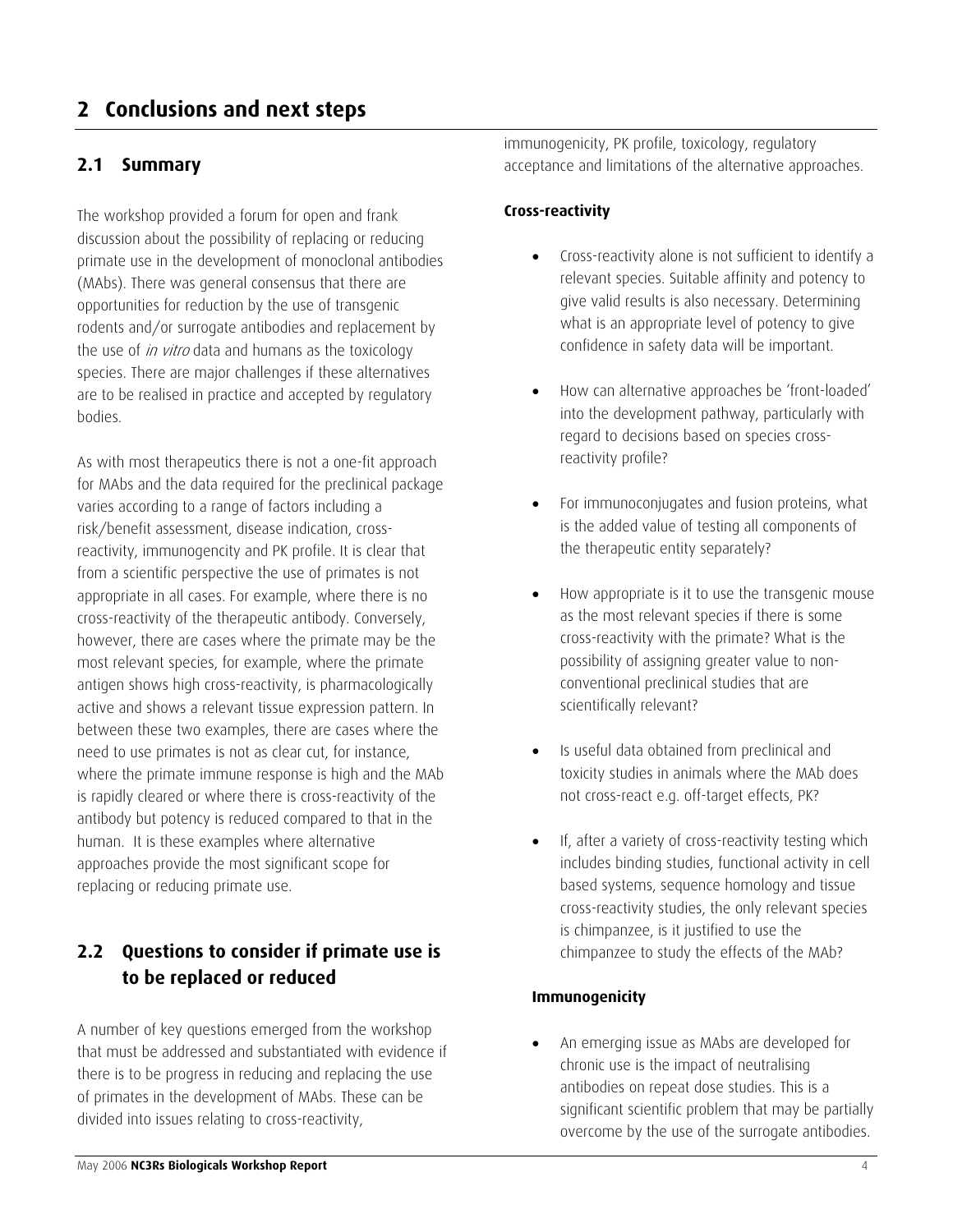<span id="page-4-0"></span>The potential for the regulatory acceptability of surrogate antibodies, rather than primates without an immunogenic response, could be investigated.

- Are the methods used to measure neutralising and non-neutralising antibodies<sup>67, 68</sup> accurate enough to justify using the animals involved? What is the value of monitoring development and recovery of immune response? The interpretation of non-mechanism related toxicity becomes more complicated in the presence of an immune response, can combining experience enable more valid prediction from these data?
- To what extent is immunogenicity considered in species selection for safety and toxicology studies? Should this be more important in the selection of relevant species for long term toxicity studies for MAbs intended for chronic indications?

#### **Pharmacokinetics**

- In cases where the MAb does not cross-react are PK studies relevant? Could the surrogate antibody be used to scale for dose and PK properties in the clinic? Is it easier to predict human PK profiles of soluble rather than membrane bound antigens?
- How do the species differences in Fc-receptors effect PK and toxicity prediction?

#### **Toxicity e.g. reproductive toxicity**

• What determines whether primates or surrogate antibodies are used in determining reproductive toxicity? Is there added value from primates which justifies their use? How do the observed reproductive toxicity effects get translated into a label warning?

#### **Regulatory requirements**

• What are the views of the regulators on the use of alternatives to primates?

#### **Alternatives to primates**

- If the predicted risk to humans is low, could the test species be human? Can these situations be identified?
- Can therapeutic areas/targets be identified where transgenic mice may be most predictive? E.g. immunology or targets that are expressed on the surface of T-cells?
- What is the way forward to overcome the challenges associated with using transgenic mice and surrogate antibodies? E.g. library construction of humanised ES cells, using different strains of ES cells to avoid back-crossing
- What criteria define a surrogate as being a regulatory acceptable alternative to the clinical candidate?

### **Study Designs**

- Are the dossiers that include primate data and moreover those that use high numbers of primates superior in a scientific and safety sense? It would be useful to review these dossiers: could the study numbers have been reduced? What would a 'standard' regulatory package look like? How would a standard design be used?
- If feasible, it would be valuable to retrospectively analyse negative primate data where that data led to a MAb drug being abandoned. Can lessons be learnt and would alternative approaches have been useful?

## **2.3 Next steps**

There are a wide range of questions to be addressed if primate use is to be replaced or reduced in the development of MAbs. Discussions with the pharmaceutical and biotechnology industries and feedback from the workshop indicate that there is a real desire for exploring the opportunities and challenges identified. In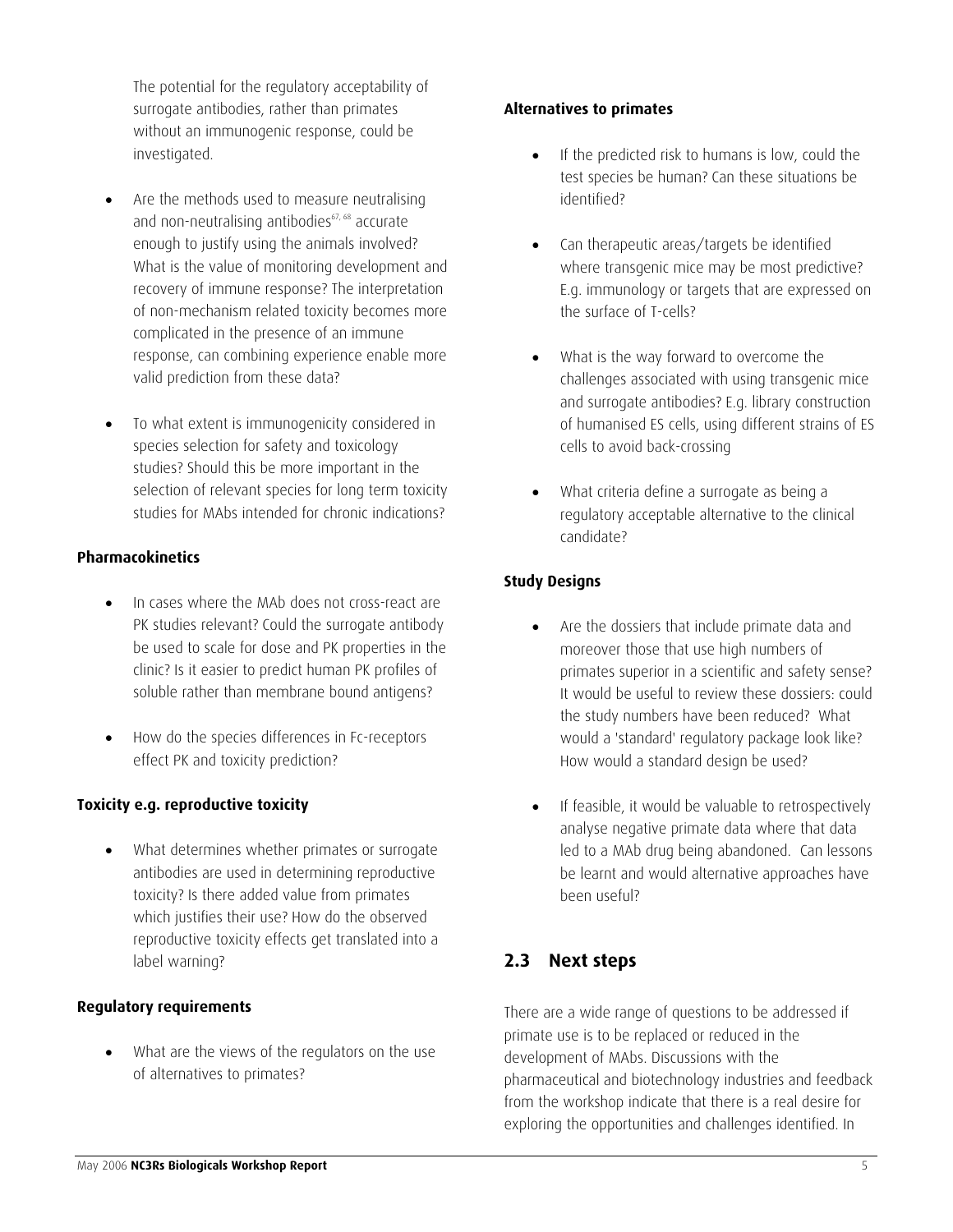order to facilitate this, the NC3Rs has established an expert working group to consider the questions raised at the workshop and to make recommendations where the use of primates can be replaced and reduced. Clearly, for this to be feasible, there is a need to collate and review data, and the NC3Rs will be working with the ABPI and others to seek anonymised examples for the working group to use in its deliberations. It will be important to clarify what the average programme of primate use for development of MAbs is across industry, how extensively surrogate antibodies are being used, what criteria are being used to judge if surrogate antibodies and knockout/knock-in models are fit-for-purpose and what percentage of the biotechnology portfolio has a requirement for chimpanzee due to a lack of crossreactivity.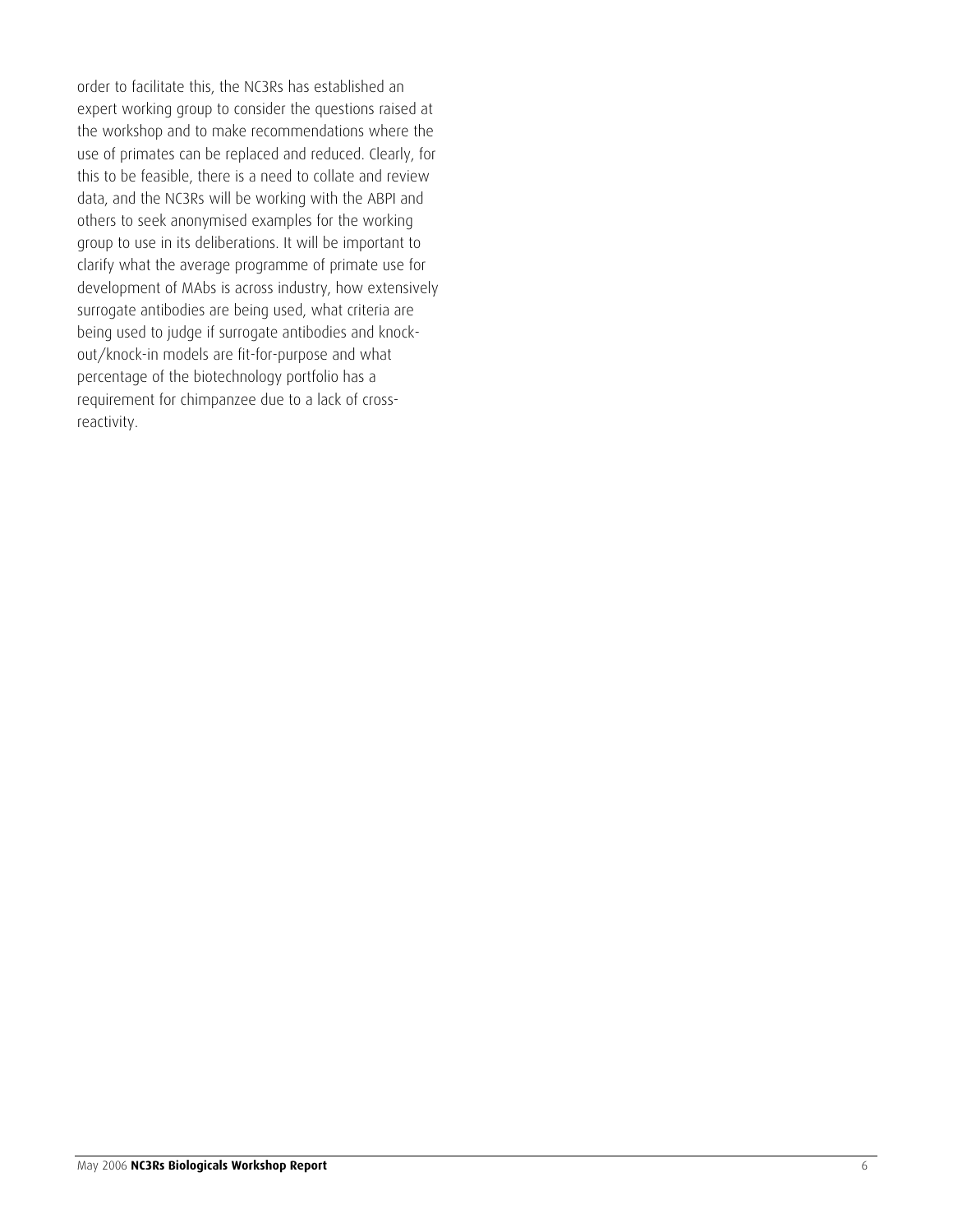## <span id="page-6-0"></span>**3.1 Increase in development and approval of biologicals**

The terms biologicals, biotechnology-derived products and biopharmaceuticals are used to describe the class of pharmaceuticals which includes monoclonal antibodies (MAbs), antibody related products (including fragments, fusion proteins and immunoconjugates) therapeutic proteins (including growth factors, hormones and cytokines) vaccines, nucleic acid based products and cells, tissues and organs $1,2$ .

Over the past decade there has been an increased interest in therapeutic proteins and monoclonal antibodies. Targets presumed non-tractable by chemical means may be suitable for MAb targeting, providing entirely novel opportunities for therapies. There are over 160 biotechnology-derived products approved and on the market today and well over 500 in development<sup>3</sup>. This product class as a whole (biologicals) now represents nearly a quarter of new pharmaceuticals coming onto the market<sup>4</sup>. The wide diversity of products within this group means that they are hard to consider without separating into classes. This report focuses on analysing MAbs including antibody fragments and immunoconjugates as these represent the majority of recombinant proteins in the clinic.

Currently there have been 18 MAbs approved for therapeutic use, though one has subsequently been withdrawn. Tysabri was voluntarily withdrawn after safety concerns related to proliferative multifocal leukoencephalopathy. New data has supported its reinstatement in the clinic in the US as a monotherapy<sup>5</sup>. In addition to these 18 there are currently 152 MAbs in clinical trials<sup>3</sup> and this number is predicted to increase further to 240 by 2010 $^{\circ}$  (Figure 1).

Development of MAbs has evolved from the initial murine MAbs of the 1980s, to chimeric MAbs, humanised MAbs and finally to fully human antibodies and antibody fragments with a concurrent increase in approvals. This is mainly due to the decreased immune response of humans in response to human MAbs and also more efficient activation of effector functions.

If the current trend continues there is likely to be a further increase in monoclonal antibodies particularly humanised, fully human antibodies and antibody fragments.



**Figure 1** Number of therapeutic antibodies entering clinical study per year (adapted from ref 3)

## **3.2 Value of developing MAbs as pharmaceuticals**

There are many attractions to developing MAbs from the perspective of the biotechnology companies, the pharmaceutical industry and, in the long term, the patient. Many of these, and also the obstacles associated with MAb development, will be discussed in this report.

From a business perspective the approval rates for monoclonal antibodies by the Food and Drug Administration (FDA) have repeatedly been shown to be higher than new chemical entities (NCEs), particularly in the oncology therapeutic area where approval rate for drugs that enter development is approximately 21% of monoclonal antibodies compared to 5% of NCEs<sup>3</sup>. The global therapeutic monoclonal antibody market is predicted to increase to \$16.7 billion in 2008 (this would be a 424% increase from 2001)<sup>7</sup>.

Therapeutically, monoclonal antibodies have been shown to be extremely specific to their target, therefore reducing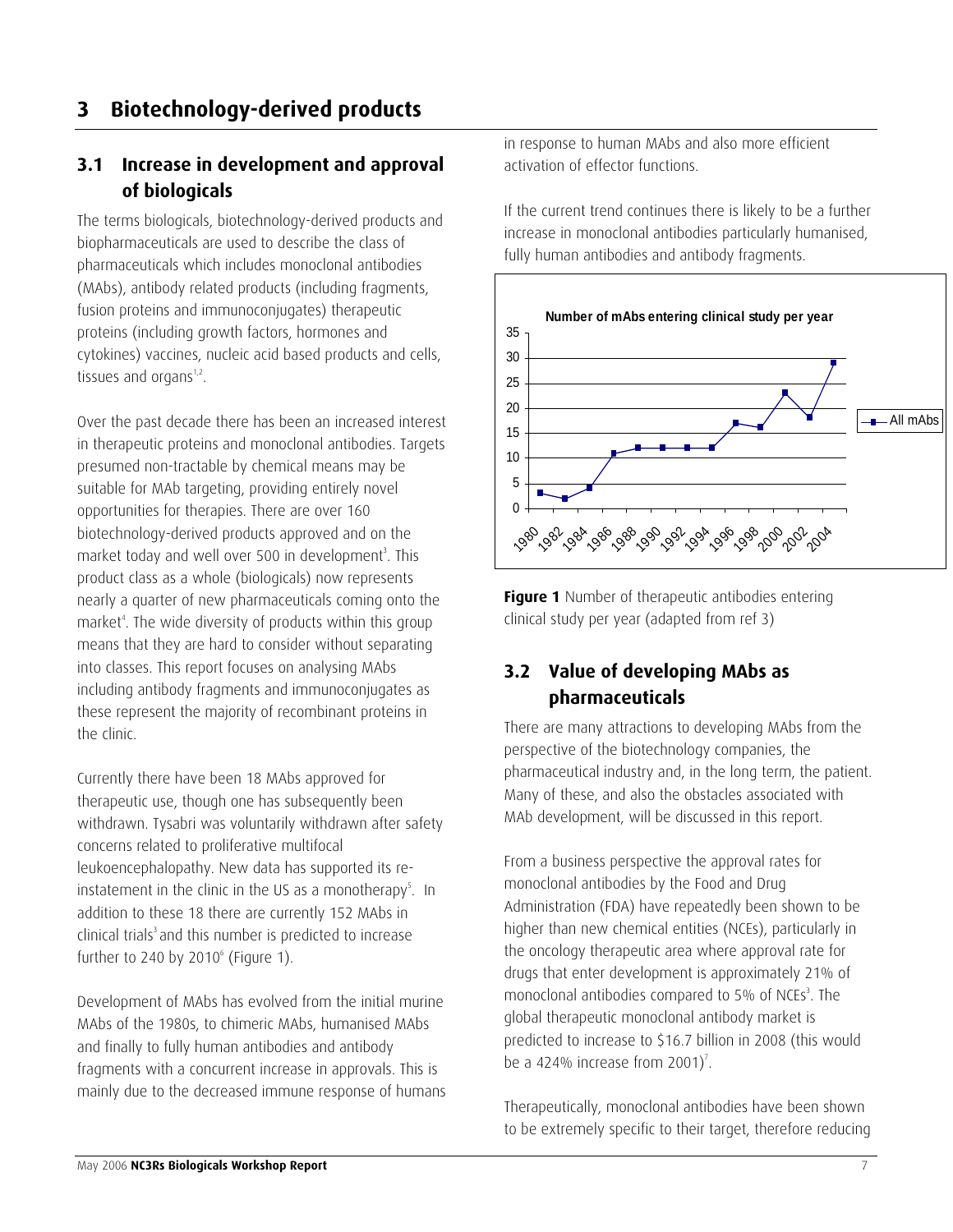<span id="page-7-0"></span>the risk of off-target adverse effects. This has led to the view that most MAbs are safer than NCEs and show fewer unexpected side effects. However there are still on-target toxicities, either from an exaggerated pharmacological response that can be difficult to predict from the frequently observed bell-shaped or bimodal response curve or from unintended tissue cross-reactivity. Unintended tissue binding can be significant as most MAb targets are not entirely disease specific and may be present on normal cells. Additionally the Fc portion of the MAb can affect efficacy and safety (section 4.1.3.1).

Another appealing property of MAbs is their generally long half-life (from 10-21 days on average), which means that they can be dosed weekly or even monthly which is less disruptive than most chemicals. However MAbs have to be administered parenterally and the long half-life of MAbs can be a problem if adverse events occur, as recently demonstrated with TGN 1412.

In terms of structural organisation MAbs have wellcharacterised functional domains that can be manipulated to improve antibody properties, for example increased affinity for an antigen. The antibody can be designed to improve PK and safety which subsequently translates into improved efficacy<sup>8</sup>. Many therapeutic antibodies, both in development and approved, have undergone affinity improvement.

## **3.3 Mechanisms of MAb action and their therapeutic power**

Antibodies are able to bind to and modulate antigens, either soluble or cell surface bound and can interact with components of the immune system, such as monocytes, killer cells and the complement cascade. These properties are exploited in MAb biopharmaceuticals resulting in high specificity of target recognition and deployment of the host immune system to alleviate disease.

The pharmacological effect of antibodies can be through four different mechanisms, neutralising target antigen function, activation of antigens by mimicking endogenous ligands, targeted delivery, ie delivering toxins to specific cells and initiating effector functions of the immune system<sup>9</sup>. Described as potentially 'magic bullets', MAbs can pursue and destroy microbes and tumour cells<sup>10,11</sup>.

The MAb therapeutic arsenal in development includes full monoclonal antibodies, antibody fragments, domain antibodies, fusion proteins, and MAbs linked to cytotoxic agents.

### **3.3.1 Oncology**

It is valuable to review the MAbs available for cancer therapy (see Table 1) because the diversity and complexity of this group of treatments illustrates the difficulty in predicting safety and toxicity in preclinical studies in animals. For oncology indications MAbs are used either directly as a therapeutic agent to induce an antigen related response or as a delivery vehicle to target toxins such as cytotoxic drugs or radionuclides specifically to tumours $^{12, 13}$ .

Targets are chosen based on their potential role in tumorigenesis, theoretical mechanism of action and expression profile. Targeted therapy intended to kill tumour cells requires antigens that are internalised when bound with MAb, whereas those with effector function, modulating biological processes such as immune function should remain on the tumour cell surface (e.g.Herceptin).

### 3.3.1.1 Unconjugated MAbs approved for oncology indications

There are four main mechanisms of action of the unconjugated MAbs that are currently on the market $14, 15$ ;

- Induction of tumour death by blocking the effect of a growth factor by preventing dimerisation or interfering in ligand binding (Cetuximab, antiendothelial growth factor receptor [EGFR]).
- Activating the effector mechanisms of the host by antibody-dependent cell cytotoxicity (ADCC) or complement-dependent cytotoxicity (CDC). ADCC occurs when the MAb targets an antigen on a tumour cell via its variable regions and the constant region binds to Fc-Receptors on immune effector cells. CDC occurs when antigen antibody complexes trigger a cascade of events beginning with exposure of C1q binding sites on the MAb which causes release of chemotactic/activating agents and culminating in a membrane attack complex which creates pores in the cell membrane promoting target cell lysis.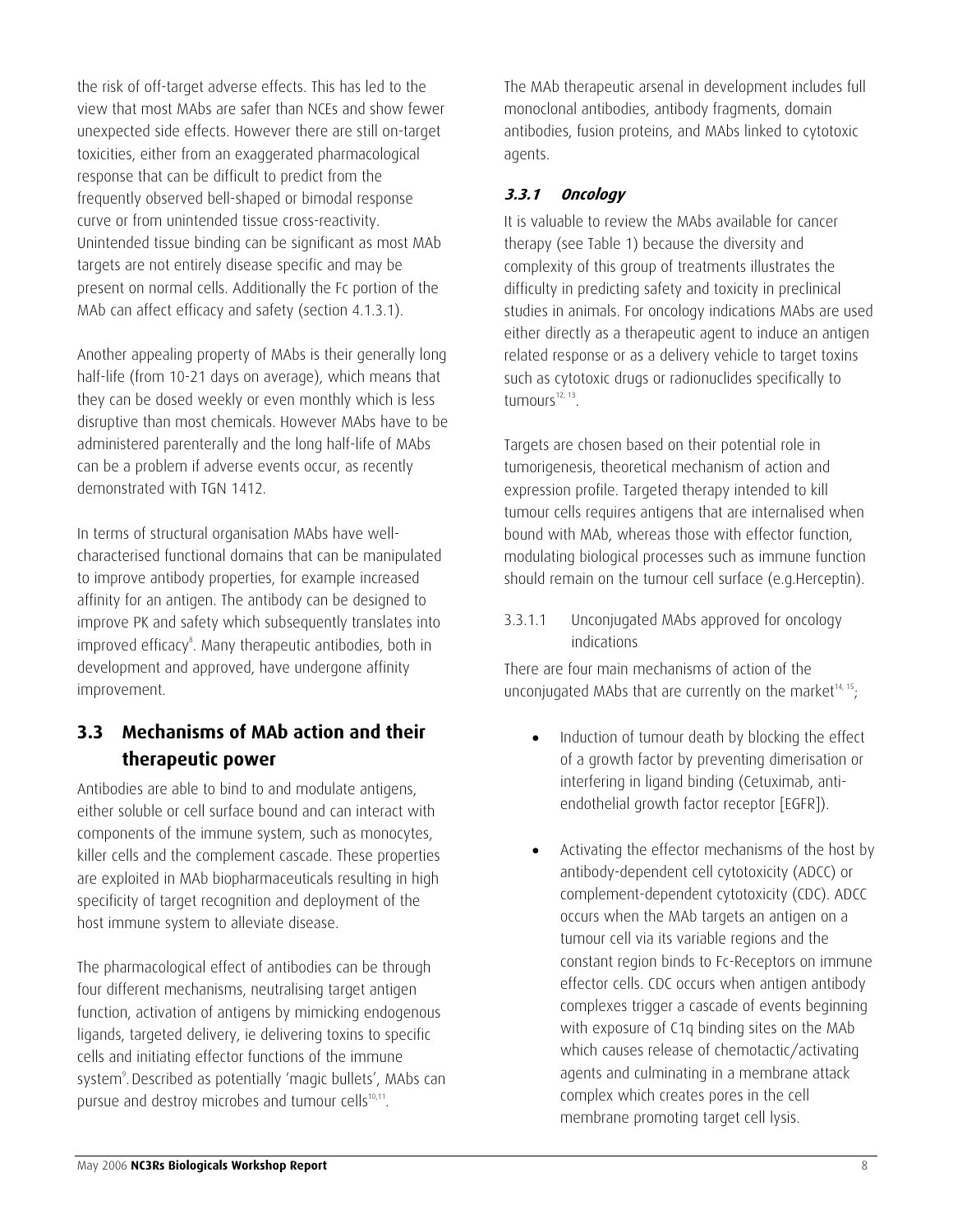| Trade name/generic             | Company         | <b>Therapeutic Indication</b>                                        | <b>Target</b> |
|--------------------------------|-----------------|----------------------------------------------------------------------|---------------|
|                                |                 |                                                                      |               |
| Monoclonal Antibodies          |                 |                                                                      |               |
| Rituxan/Rituximab              | Genentech       | Low grade B-cell NHL                                                 | CD20          |
| Herceptin/Trastuzumab          | Genentech       | Metastatic breast cancer                                             | HER2/neu      |
| Alemtuzumab/Campath-1H         | Genzyme         | <b>CLL</b>                                                           | CD52          |
| Cetuximab/Erbitux              | Imclone Systems | Metastatic CRC                                                       | EGFR          |
| Bevacizumab/Avastin            | Genentech       | Metastatic CRC                                                       | <b>VEGF</b>   |
| Immunoconjugated MAbs          |                 |                                                                      |               |
| Gemtuzumab ozogamycin/Mylotarg | Wyeth           | AML                                                                  | CD33          |
| Ibritumomab tiuxetan/Zevalin   | Biogen Idec     | Relapsed or refractory NHL                                           | CD20          |
| Tositumomab-I131/Bexxar        | Corixa          | NHL relapsed following<br>chemotherapy or refractory to<br>Rituximab | CD20          |
|                                |                 |                                                                      |               |

**Table 1** MAbs approved for oncology indications (Adapted from refs 3, 10)

(Rituximab, anti-CD20; Alemtuzumab, anti-CD52).

- Targeting proteins the tumour needs to invade its environment using antigens on tumour associated vasculature e.g. blocking angiogenesis by inhibiting VEGF (Bevacizumab, anti-VEGF)
- Tumours can continue to proliferate unregulated partly because of their evasion of the immune system. This can be prevented by targeting the immune-suppressing or regulatory lymphocytes e.g. CD25 (approved for immunological application, see section 3.3.2).

More than one of these modes of action may contribute to therapeutic response and efficacy of a MAb and may be at least part responsible for the difference observed between MAbs and small molecules with the same target<sup>15</sup>.

#### 3.3.1.2 Immunoconjugates approved for oncology indications

The identification of a unique receptor on tumour cells that can be targeted by a MAb conjugated to a cytotoxic drug can increase specificity and reduce the side effects of cytotoxic drug action on normal tissue which frequently occurs in cancer treatment. This method also reduces the drug resistance that is observed with systemic application $17$ . The mechanism of action of immunoconjugated antibodies is dependent on the conjugate; in these therapeutics the MAb delivers the toxin to the appropriate cells. Their specificity depends on the drug being inactivated whilst bound to the MAb and released and activated when internalised by cells expressing the antigen causing the drug to be potent to the cell. The only toxin immunoconjugated MAb with regulatory approval is Gemtuzumab ozogamicin, an anti-CD33 antibody conjugated to the cytotoxic agent calicheamicin. Calicheamicin is an antibiotic that binds to DNA resulting in cell death $18$ .

Conjugating MAbs with radionuclides leads to increased cytotoxicity e.g. CD20. Commercially available radioimmunoconjugates are attached to high energy βemitting radionuclides,  $90Y$  and  $131$ , but future studies may focus on  $\alpha$ -emitting radionuclides for smaller tumours<sup>19</sup>. (Tositumomab, 131I-anti-CD20 and Iritumomab tiuxetan. <sup>90</sup>Yanti-CD20).

#### 3.3.1.3 Future directions for MAbs in oncology

To fully exploit MAbs in oncology their anti-cancer activity will need to be enhanced by using them as delivery vehicles for drugs and cytokines<sup>20</sup>. There are many examples currently in clinical development. These include MAbs conjugated to tubulin-binding agents (maytansinoids) 21, anti-cancer drugs and cytokines which act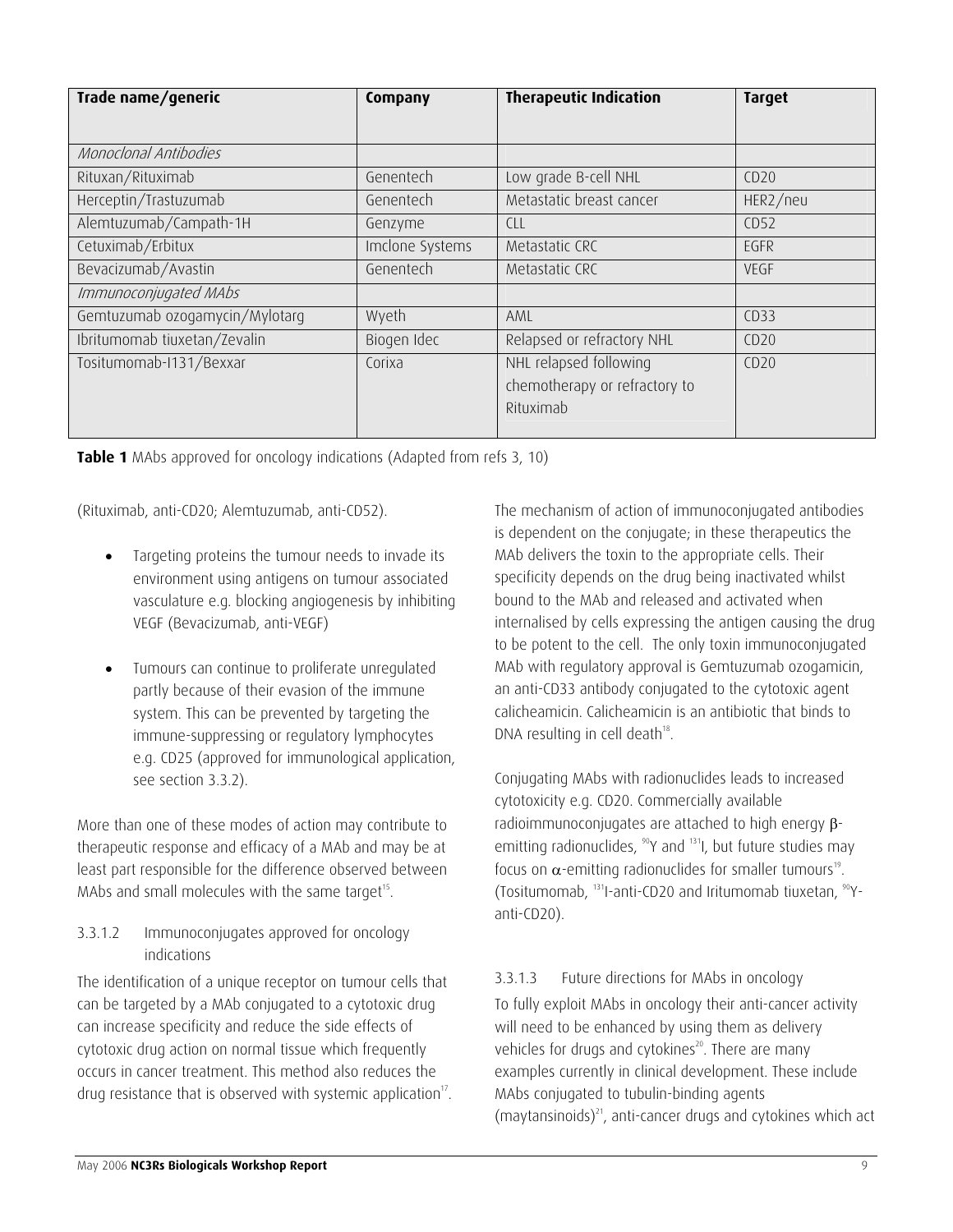<span id="page-9-0"></span>

| Trade name/generic              | Company           | <b>Therapeutic Indication</b>     | <b>Target</b>       |
|---------------------------------|-------------------|-----------------------------------|---------------------|
| Monoclonal Antibodies           |                   |                                   |                     |
| MuromonoMAb-CD3/Orthoclone OKT3 | Johnson & Johnson | Renal transplants                 | CD3                 |
| Daclizumab/Zenapax              | Hoffman-La Roche  | Organ transplants, non-infections | $CD25/IL2R\alpha$   |
|                                 |                   | uveitus                           |                     |
| Basiliximab/Simulect            | Novartis          | Organ transplants                 | CD25/IL2R $\alpha$  |
| Infliximab/Remicade             | Centocor          | Rheumatoid arthritis, Crohns      | $TNF\alpha$         |
|                                 |                   | disease                           |                     |
| Adalimumab/Humira               | Abbott            | Rheumatoid arthritis, Crohns      | $TNF\alpha$         |
|                                 |                   | disease                           |                     |
| Omalizumab/Xolair               | Genentech         | Asthma                            | IqE                 |
| Efalizumab/Raptiva              | Genentech         | Psoriasis                         | CD11a               |
| Natalizumab/Tysabri             | Biogen Idec       | Multiple sclerosis                | $\alpha$ 4-integrin |

**Table 2** MAbs approved for immunology indications (Adapted from refs 3, 27)

by directing host immune response to the tumour. Further complexity is added in an elaborate system called antibody directed enzyme prodrug therapy (ADEPT), where an enzyme is attached to a MAb to activate a drug which would be administered in combination<sup>22</sup>. Improved conjugation techniques will also contribute to additional numbers of immunoconjugates<sup>15</sup>. Further improvements for MAb based oncology therapies focus on increased selectivity for tumour cells over normal cells, for example using multifunctional antibodies against antigen pairs only present together on certain tumour cells<sup>23</sup> and greater penetration of solid tumours.

#### **3.3.2 Immune d seases i**

Seven MAb treatments are currently licensed for immunological diseases (see Table 2). Patients with diverse conditions such as psoriasis (Efalizumab, anti-CD11a24), rheumatoid arthritis, Chrohn's disease, asthma (Olamizumab, anti-Ig $E^{25}$  and those undergoing organ transplants are currently benefiting from MAb therapy.

The first MAb to be introduced into clinical medicine was used to deplete T cells in patients undergoing renal allotransplantation $26$ . Muromonab-CD3 (anti-CD3) is a

murine antibody and therefore elicits production of human anti-murine antibodies (HAMA) resulting in the MAb being rapidly cleared from the circulation $27$ . However, this antibody is linked to cytokine release syndrome, a severe side effect. More recent treatments target the IL2R $\alpha$  chain on T cells preventing IL-2 from signalling (Daclizumab and Basiliximab, anti-CD25).

Anti-TNF $\alpha$  therapies are a breakthrough in rheumatoid arthritis treatment (Infliximab and Adalimumab).They inhibit the tumour necrosis factor (TNF)  $\alpha$  cascade which includes inflammatory agents such as IL-1β, IL-6 and various other chemokines<sup>28, 29</sup>.

#### **3.3.3 Anti-infective**

Of the eighteen MAbs currently on the market only one (Palivizumab) is an anti-infective agent which is used to treat respiratory synctial virus infection in paediatric patients (see Table 3). A number of MAbs in development are potential anti-infective treatments but this still remains a small proportion of the total<sup>6</sup>. The unmet medical need and the attractive properties of MAbs make them valuable candidates particularly in areas such as HIV, sepsis and bioterrorism related pathogens e.g. anthrax.

| Trade name/generic    | Company   | <b>Therapeutic Indication</b>              | <b>Target</b>               |
|-----------------------|-----------|--------------------------------------------|-----------------------------|
| Monoclonal Antibodies |           |                                            |                             |
| Palivizumab/Synagis   | Medimmune | Infants with<br>bronchopulmonary dysplasia | Respiratory syncytial virus |

**Table 3** MAbs approved for anti-infective indications (Adapted from refs 3, 27)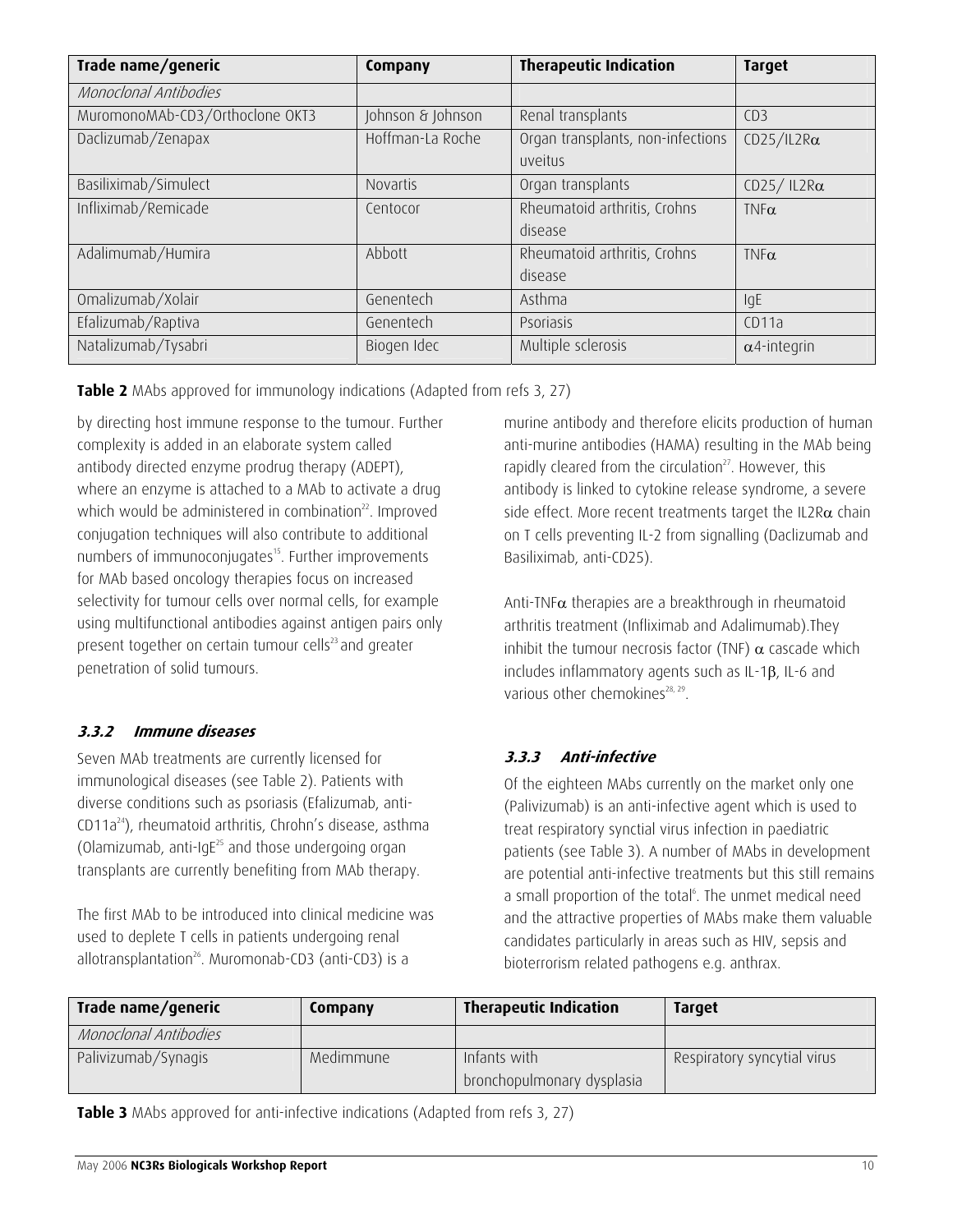<span id="page-10-0"></span>

| Trade name/generic    | Company  | <b>Therapeutic Indication</b>        | <b>Target</b>       |
|-----------------------|----------|--------------------------------------|---------------------|
| Monoclonal Antibodies |          |                                      |                     |
| Abciximab/ReoPro      | Centocor | Haemostasis/anti-platelet<br>therapy | GPIIb-IIIa/integrin |

**Table 4** MAbs approved for cardiovascular indications (Adapted from ref 3)

### **3.3.4 Cardiovascular**

The platelet plays a central role in the development of cardiovascular diseases such as coronary artery disease, peripheral arterial disease and diabetes mellitus<sup>30, 31</sup>. Antiplatelet therapies are increasingly being used to treat these diseases. Conventional therapies such as aspirin have issues around safety and efficacy. The only MAb therapy approved for cardiovascular disease, Abciximab, targets GPIIb-IIIa, the major platelet adhesion receptor and as a result blocks fibrinogen binding (see Table 4). Fibrinogen binding to GPIIb-IIIa plays a major part in promoting platelet aggregation and thrombus growth<sup>32,33,34</sup>.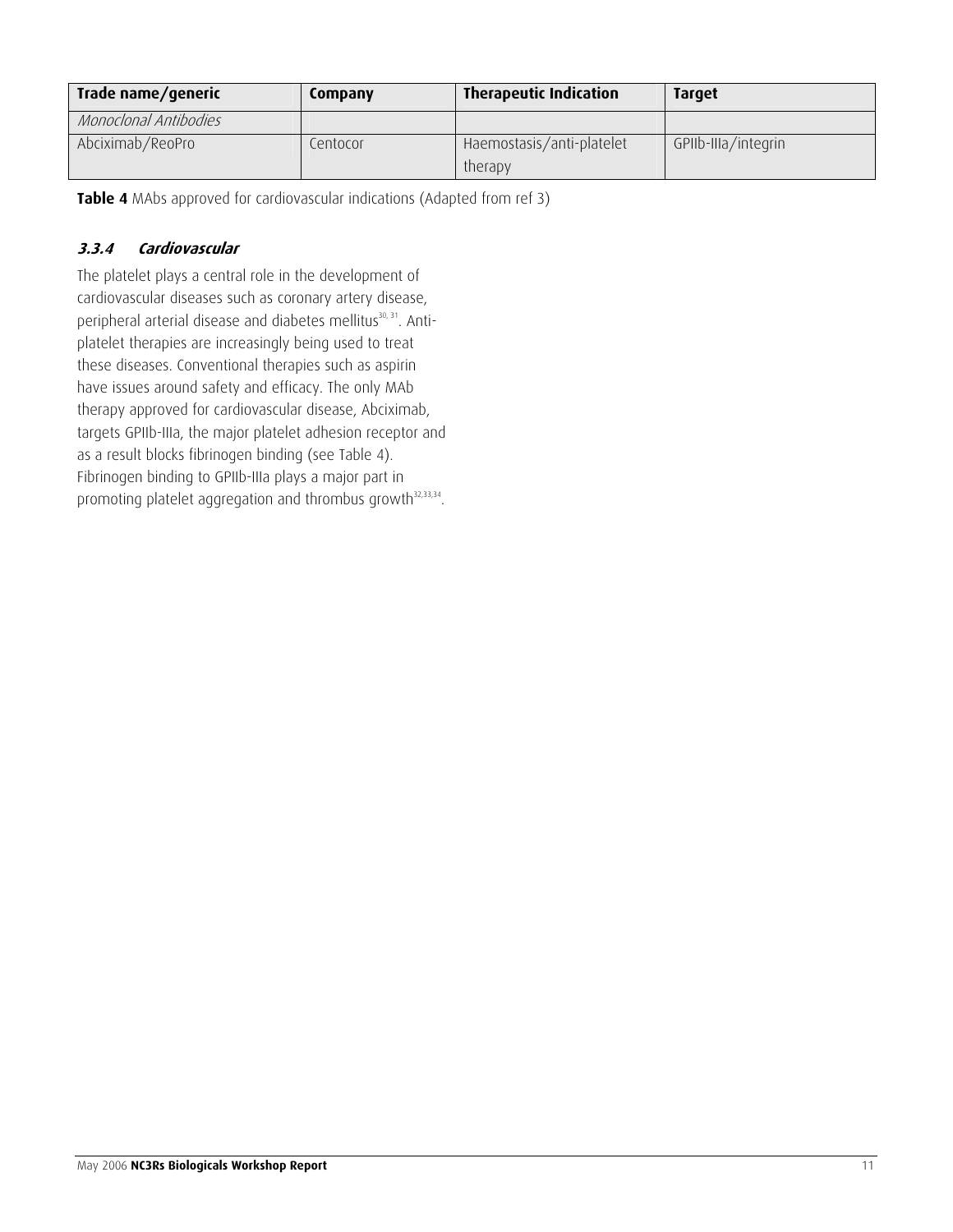## <span id="page-11-0"></span>**4 Primate use in MAb research and development**

Primates are used in the research and development of biologicals and the increase in the investment in MAbs as therapeutics will have an impact on the number of primates used worldwide. This has scientific, economical and ethical implications and it is important to review opportunities for minimising use of primates by assessing the added value of these studies compared to other approaches and considering whether there are more predictive models for safety and toxicity.

This can be achieved by:

- Reviewing the scientific rationale for primate use compared to other approaches
- Considering the number of experiments conducted and group sizes where primate use is deemed scientifically valid and unavoidable

## **4.1 Factors that influence species relevance in preclinical testing of MAbs**

Factors such as cross-reactivity, immunogenicity, pharmacokinetics, physiology, and regulatory requirements impact on the demand for the use of primates in the development of MAbs. These factors are considered below.

#### **4.1.1 Species cross-reactivity**

Serious or fatal events in clinical studies of MAbs have generally resulted from specific antigen binding, indicating the importance of cross-reactivity studies in choosing an animal species for toxicology<sup>35</sup>. There are two crossreactivity considerations in MAb assessment for preclinical studies. The species cross-reactivity profile of the MAb to choose an appropriate animal model for drug testing and the tissue cross-reactivity profile to determine unintended tissue binding and toxicity. This section concentrates on cross-reactivity and how it affects species choice and use of primates.

The initial scientific question regarding the use of animals in safety and toxicity assessment is whether the model will be relevant and give valuable data in making a risk assessment for human use. If the MAb being developed does not have a target or does not cross-react in the animal species then it

will be impossible to predict the on-target human response in that species. The FDA 'points to consider' document states that "If the test article is an unconjugated antibody and there is no animal model of disease activity or animal that carries the relevant antigen, and cross-reactivity with human tissues are clearly negative, toxicity testing may not be necessary"36. Animal testing in each case will be dependent on a risk/benefit analysis. Notably, views around safety monitoring may change following an analysis of the TGN1412 experience.

High specificity, low toxicity and long half-lives are all attractive properties of MAbs. However these properties are the very factors that drive the choice of primates as a safety and toxicology species. Frequently the only species which cross-reacts with humanised MAbs are primates. Species cross-reactivity alone of a humanised MAb is not sufficient to indicate the level of antigen affinity and functionality; this can have an impact on the relevance and interpretation of the data in subsequent safety and toxicity testing. Species choice is usually driven by the results of in vitro comparisons of binding affinity or functional activity in animal and human cells and also demonstration of the expected pharmacological activity in vivo<sup>1</sup>.

Provided that issues around species cross-reactivity are considered early in the MAb development programme there are a greater number of opportunities for minimising primate use. Orthologous cross-reactivity may be an advantage over the most human specific MAbs as preclinical data can be limited when primates are the only available species. Use of phage display to control the antibody selection process allows MAbs that cross-react with a non-primate toxicity species (e.g. rat) to be identified and given priority (Figure 2) as well as those with improved PK and safety (Cambridge Antibody Technology, personal communication). It should be noted that while tissue cross-reactivity studies are extremely useful they are not always the most sensitive tests.

There are other opportunities for reducing primate use even when the MAb only cross-reacts with primates. The early consideration and development of surrogate antibodies and/or transgenic animals can facilitate this (Section 5).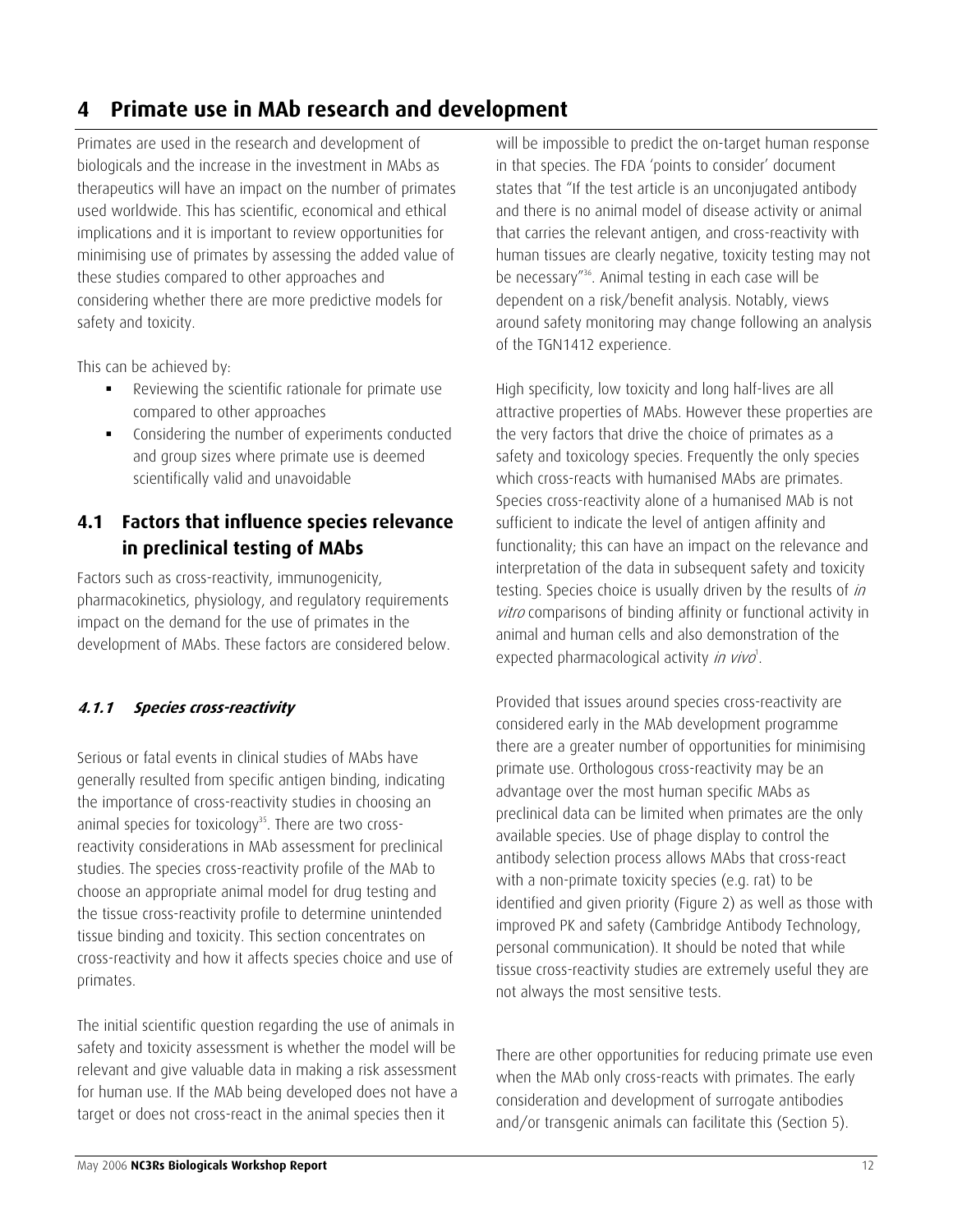<span id="page-12-0"></span>

**Figure 2** Delivery of required specificities (Figure from Cambridge Antibody Technology)

There are further considerations for immunoconjugates where two cross-reactivity profiles may be necessary, especially if the product is a fusion protein with a recombinant protein, for example, a cytokine (e.g. AS1409, Antisoma)<sup>37</sup>. There are now two cross-reactivity questions; is the antibody cross-reactive and is the cytokine crossreactive in the intended toxicity species? Furthermore if only one is cross-reactive how can the safety and toxicity data be interpreted? This is just one example of where the complication of novel drugs adds to the complexity of determining safety and toxicity in animal species and may have an impact on the number of animals used.

#### **4.1.2 Immunogenicity**

Even if all the criteria for species and tissue cross-reactivity and appropriate binding affinity to the MAb product are met, issues surrounding immunogenicity remain. Extrapolating immunogenicity data from animals to humans is difficult. An immunogenic response in an animal does not necessarily correlate with what will happen in the human. However, if there is high immunogenicity in animal tests, it is likely there will be some immune response in the clinic. Immunogenicity can be measured as the presence and level of IgG antibodies produced against the test MAb in the test species. Distinguishing between neutralising and nonneutralising antibodies is not straightforward and this may

influence the interpretation of safety and toxicity data. Nonneutralising antibodies do not compromise safety data but the situation is more complicated with neutralising antibodies as their effects potentially make it difficult to achieve high enough systemic levels of the MAb to offer valid efficacy or toxicology data<sup>15</sup>. Limiting exposure may result in the masking of toxic effects, be associated with adverse events and complicate the feasibility and interpretation of toxicology studies. The consequence of an anti-MAb immune response can range from rapid clearance of the MAb to hypersensitivity or anaphalactoid shock $38$ . Neutralising antibodies can also alter the PK of the test substance<sup>39</sup>. Knowledge of all these effects is imperative when making decisions on the validity of the animal study.

An emerging issue as MAbs are developed for chronic use is the impact of neutralising antibodies on repeat dose studies. The presence of a neutralising antibody response requires an increase in dosing frequency and/or amount (tolerisation) and data interpretation can be become more problematic. This is a significant scientific problem that may be partially overcome by the use of the surrogate antibodies (section 5.2). Alternatively animals without an immunogenic response could be selected but this has an impact for animal use, in that more animals may be needed for the study.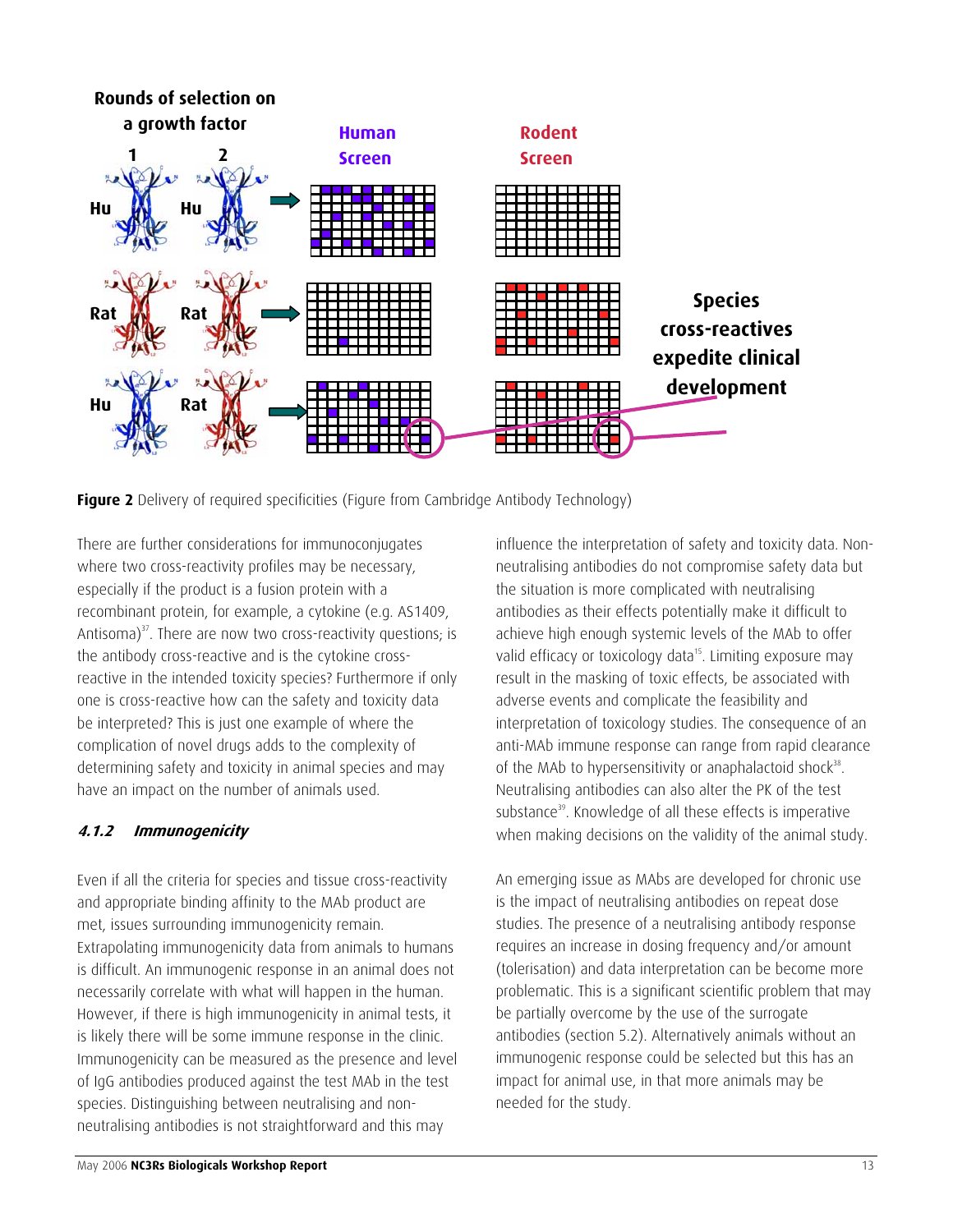#### <span id="page-13-0"></span>**4.1.3 Pharmacokinetics and factors affecting elimination of MAbs**

In the development of small molecule drugs, one of the major considerations is the absorption, distribution, metabolism and elimination (ADME) profile. One of the advantages of MAbs is that their half lives are longer and fairly consistent at 10-21 days in contrast to conventional NCEs. The major difference in the elimination mechanisms of biological products is that they are degraded rather than metabolised.

The high specificity of MAbs is conferred by the antibody interaction with a specific epitope on the target antigen. Therefore additional factors which influence the PK profile of MAbs are antigen distribution (soluble vs membrane associated, contribution of disease status), antigen concentration, structure and engineering, host factors and immunogenicity<sup>9</sup>.

4.1.3.1 Effect of constant regions on elimination; interactions with Fc-receptor

The receptor FcRn is a major determinant of MAb homeostasis<sup>40, 41, 42</sup>. Therefore altered affinity of binding to FcRn is paramount to elimination rate<sup>43</sup>. Binding affinity of MAb to FcRn is proportional to serum half-life of the MAb. In other words, the more MAb binding to FcRn, the slower the elimination rate. Antibody fragments that do not bind to FcRn because they do not have the Fc domain have a much shorter half life than full antibodies. However, addition of polyethylene glycol (PEG) increases the half-life to that of the whole IqG<sup>44</sup>. Host-related factors also effect elimination, i.e. murine antibodies have shorter half lives than chimeric antibodies which in turn have shorter half lives than humanised antibodies (2-3 days, 8-10 days and 20-23 days respectively), probably due to reduced binding of human FcRn to murine antibodies<sup>45</sup>.

There are also receptors for IgGs expressed by various phagocytic cell types of the immune system called the FcγRs. These are also thought to play a role in the pharmacodynamic (PD) and pharmacokinetic activities of MAbs. One factor that influences effector activation is polymorphisms in the FcγRs and this has been shown to be associated with therapeutic response to MAbs in the clinic46,47. There is also a link between FcγR single nucleotide polymorphisms and cytokine release syndrome<sup>48</sup>. If polymorphisms between humans cause a difference in response then genetic differences between species in the FcγRs is likely to account for some of the species differences in PK and PD activity.

This requires further investigation and in the longer term has the potential to be a consideration in species choice and interpretation of ADME data.

4.1.3.2 Increase/decrease MAb plasma half-life The unique characteristics of MAbs means that they can be genetically modified to generate desired properties. There may be cases where it would be advantageous to have IgGs with even greater affinity to FcRn to increase their half life. Alternatively, reduced affinity may be desirable for instance if the efficacious response is mediated by binding to the antigen rather than binding to the FcRn to elicit effector functions. An example of this is the humanised anti-CD4 where amino acid changes have been generated in the constant region to reduce binding to FcRn<sup>49</sup>.

This design element can also help to develop MAbs that stimulate more efficient ADCC. There is potential for population variability to be overcome by altering the Fc domains on the MAb. The implications of changing MAb plasma half-life to modulate human exposure should to be taken into account when selecting appropriate animal species for metabolism and toxicology studies

#### 4.1.3.3 Effect of variable regions of the MAb on elimination; interactions with antigen

Membrane bound antigens can internalise the MAb antigen complex and subsequently degrade it. This contributes significantly to antibody and target clearance and is often referred to as the 'antigen sink'<sup>9</sup>. Antigen sink is observed as a decrease in antibody clearance when dose is increased. An appropriate PK model needs to be designed that takes into account the non-linearity of elimination in these cases. Soluble antigens do not tend to show this nonlinearity and different allometric scaling techniques need to be used to predict clearance by this mechanism in humans<sup>50, 51</sup>. The differences between soluble and membrane bound antigens need to be taken into account to optimise the ADME data from the animal model.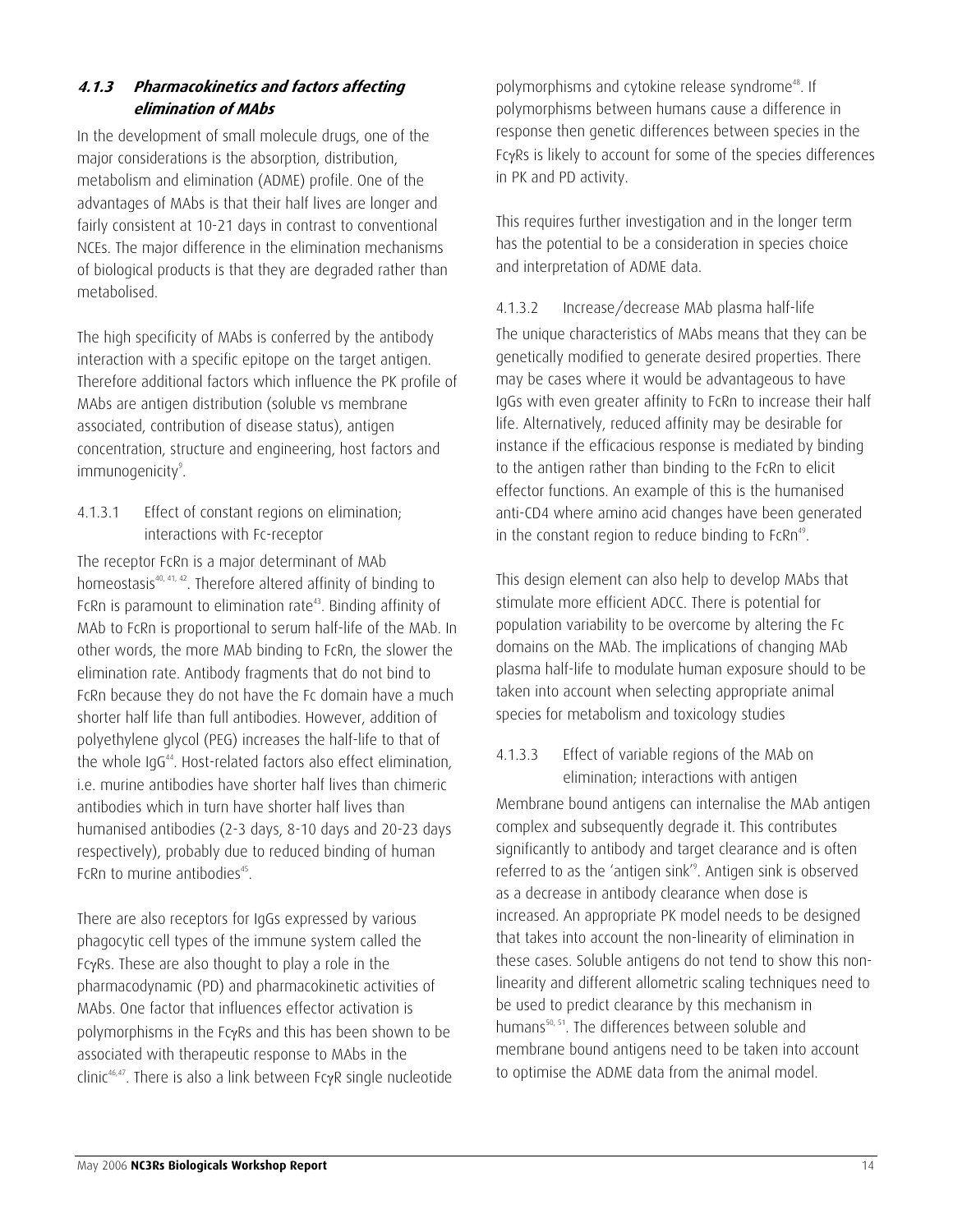<span id="page-14-0"></span>

| <b>Medicinal</b> | <b>First EU</b> | <b>Drug</b> | Species used in toxicity testing of drug                                       | <b>Toxicity study duration</b> |
|------------------|-----------------|-------------|--------------------------------------------------------------------------------|--------------------------------|
| product          | authorisation   | substance   | substance <sup>®</sup>                                                         | (wk)                           |
|                  | date            |             |                                                                                |                                |
|                  | (DD.MM.YY)      |             |                                                                                |                                |
| CEA-Scan         | 04.10.96        | Arcitumomab | Mouse, rat, rabbit                                                             | $\overline{\phantom{a}}$       |
| Erbitux (CI)     | 29.06.04        | Celtuximab  | Mouse, rat, rabbit, cynomolgus monkey                                          | 39                             |
| Herceptin        | 29.08.00        | Trastuzumab | Mouse, cynomolgus and rhesus monkeys                                           | 26                             |
| (CI)             |                 |             |                                                                                |                                |
| HumaSPECT        | 25.09.98        | Cotumumab   | Mouse, cynomolgus monkey                                                       | $\overline{4}$                 |
| Humira           | 08.09.03        | Adalimumab  | Mouse, rat, cynomolgus monkey                                                  | 39                             |
| Trudexa          | 01.09.03        | Adalimumab  | Mouse, rat, cynomolgus monkey                                                  | $\overline{\phantom{a}}$       |
| Leukoscan        | 14.02.97        | Sulesomab   | Mouse, rat, rabbit                                                             | $\overline{\phantom{a}}$       |
| MabCampath       | 06.07.01        | Alemtuzumab | Cynomolgus monkey                                                              | $\overline{4}$                 |
| Mabthera         | 02.06.98        | Rituximab   | Mouse, guinea-pig, cynomolgus monkey                                           | 8                              |
| Raptiva (CI)     | 20.09.04        | Efalizumab  | 'Non-human primate'; $p53+/+$ mouse                                            | 26 (monkey and mouse)          |
| Remicade         | 13.08.99        | Infliximab  | Mouse, rat, chimpanzee                                                         | 26 (mouse)                     |
| (CI)             |                 |             |                                                                                |                                |
| Simulect (CI)    | 09.10.98        | Basiliximab | Rabbit, cynomolgus and rhesus monkeys                                          | 8                              |
| Synagis          | 13.08.99        | Pavilizumab | Rat, cynomolgus monkey                                                         |                                |
| Xolair           | 25.10.05        | Omalizumab  | Mouse, cynomolgus monkey                                                       | 26                             |
| Zenapax          | 25.02.99        | Daclizumab  | Mouse, rabbit, cynomolgus monkey                                               | $\overline{4}$                 |
| Zevalin          | 16.01.04        | Ibritumomab | <b>Cynomolgus monkey</b>                                                       | $\overline{a}$                 |
|                  |                 | tiuxetan    |                                                                                |                                |
|                  |                 |             | a Species in bold type justified in the particular EPAR as being most relevant |                                |

**Table 5** Data from European Public Assessement Reports (EPARs): Animal use in toxicity testing of MAbs<sup>52</sup>

#### **4.1.4 Toxicities from MAb therapy**

Animals are used to assess the toxicity of MAbs. The most appropriate animal model shows (i) affinity for the MAb to potentially demonstrate mechanism based toxicities (ii) a tissue cross-reactivity profile similar to humans to demonstrate effects of unintended tissue binding and (iii) the same characteristics of immunosupression.

For the majority of MAbs on the market cynomolgus macaques have been used as the toxicology species and viewed by the regulators as the most relevant species (Table 5). There are exceptions to this general rule if there is a well validated alternative model available, for instance in the case of Infliximab, a surrogate antibody tested in the mouse was used to generate relevant data.

MAbs are generally viewed as being safer than small molecules. On the whole this assumption is correct, however severe toxicities can occur. Toxicity problems associated with MAbs have included lymphokine release syndrome, reactivation of tuberculosis and immunosuppression<sup>27</sup>.

#### 4.1.4.1 Mechanism based

Mechanism based toxicities are the result of the MAb binding to the intended antigen target. There are two mechanisms for this, pharmacological actions in tissues other than that desired and/or exaggerated pharmacology in the intended tissue. The issue of species and tissue crossreactivity is therefore critical in choosing the toxicology species.

#### 4.1.4.2 Non-mechanism based

Hypersensitivity reaction, caused by xenogeneic sequences in the MAb can lead to severe adverse reactions such as anaphylactoid shock which is enough to stop treatment and require aggressive management<sup>15</sup>.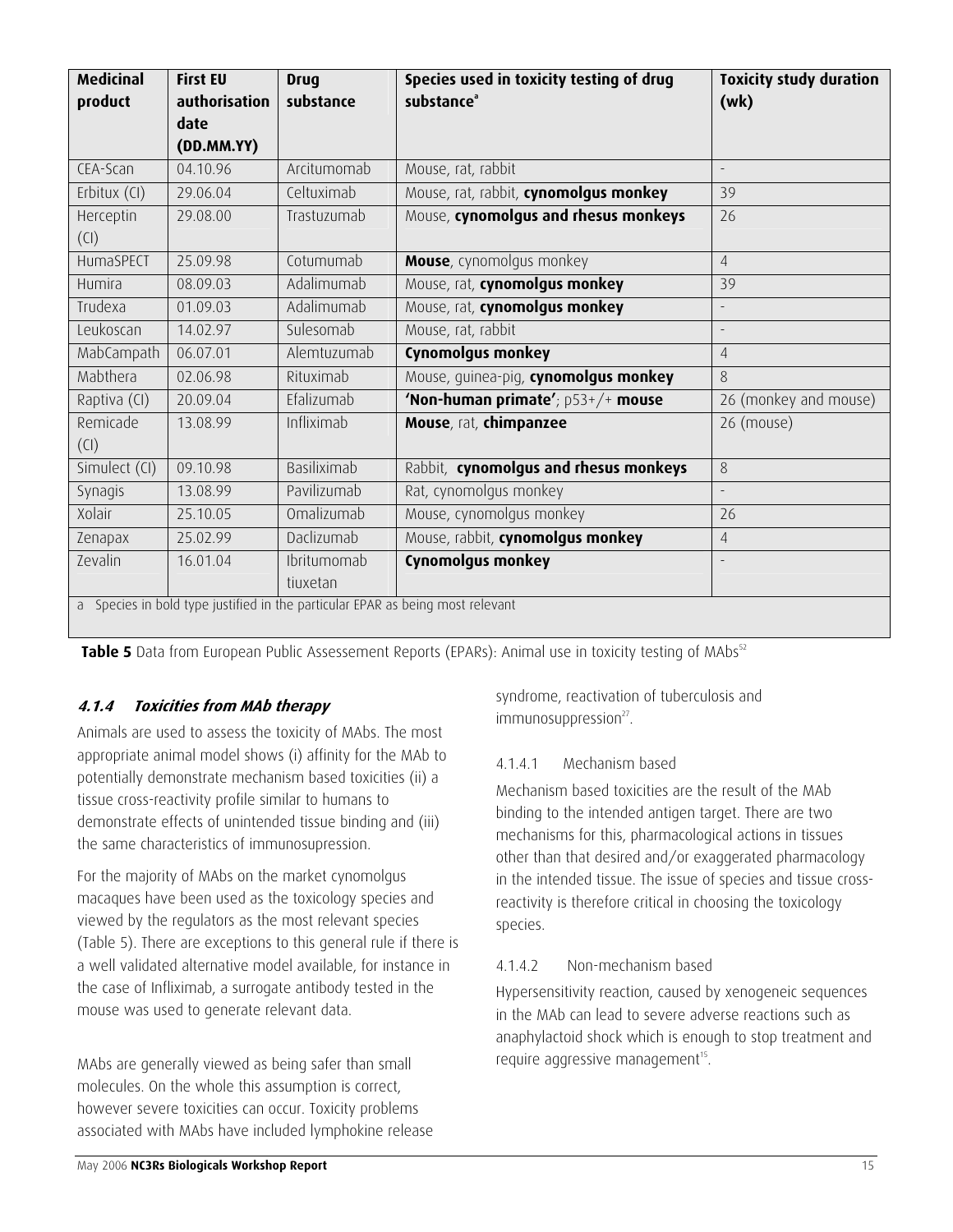#### <span id="page-15-0"></span>4.1.4.3 Assessment of immunosupression

Many MAb targets are functional in the body's normal immune response, therefore there is potential for the MAb therapeutic to act as an immunesuppressant. Further studies of the MAb may be needed to fully assess its effect on immune function and should at least include an assessment of T-cell dependent antibody responses and quantification of immune cell populations by flow cytometry. Immunesuppression could cause an increased risk of infections and if the effect is not transient there is potentially an increased risk of cancer, however further research is necessary to substantiate this<sup>53</sup>.

#### 4.1.4.4 Reproductive toxicity

As the disease indications being targeted with MAbs expand so does the patient population. With an increased patient population and longer term chronic treatment, reproductive toxicity testing is extremely important. Reproductive toxicity is a particular challenge with MAbs. Although primates may be physiologically similar to humans it is extremely difficult to do reproductive toxicity studies in primates due to the high rate of spontaneous abortion, low fertility and long gestation. Therefore the number of animals that can be analysed is small and there is not a large database of reproductive studies in primates as there is for rodents or rabbits. It is particularly urgent with the increase in MAb development to analyse the need for primate reproductive toxicity studies.

Information on reproductive toxicity studies from approved MAbs demonstrates the difference in regulatory packages that have been approved. Some of this species variation will be due to the disease indication and patient population anticipated to take the product, the perceived risk from the predicted PD activity<sup>1</sup> and the immunogenicity in the animal model (see Appendix B).

#### **4.1.5 Regulatory requirements**

Often the regulatory requirements for safety and toxicity testing drive species selection. A robust scientific approach which may include unconventional study data to assess the safety of these products may not always be acceptable to the regulators. A flexible approach is essential in that each

MAb product is unique and the important issue is demonstrating safety and toxicity by the most appropriate and scientific means rather than simply adopting a tick box approach.

If an individual MAb is only cross-reactive with primate species then this will be the species used in preclinical development and safety testing. There is a perceived hierarchy of evidence philosophy, with data from humans being rated over primate data which in turn is rated over rodent data and *in vitro* studies. This is a generic approach but many companies have demonstrated the value of unconventional study data in the preclinical assessment of MAbs by using surrogate antibodies and transgenic mice (see section 5).

The risks of a scientifically flawed preclinical programme can result in a more resource intensive clinical programme that has inappropriate starting doses and dose escalation or can even miss an unexpected serious clinical adverse effect<sup>44</sup> in addition to the unnecessary animal use. Currently, a scientific approach complemented with early discussions with the regulatory bodies is the most logical approach $52$ . However with recent changes at the FDA there has been concern that there may be a stricter, more guideline-based approach on the horizon<sup>54</sup>. Non-clinical regulatory guidelines are advantageous in providing a scientific consensus, promoting consistency, improving the quality of the studies performed and providing guidance to designing studies<sup>55</sup>. However the strict rules with regard to preclinical studies can lead to a tick-box approach, disincentive for industry to develop and validate novel models and creation of guidance that may not allow for appropriate evaluation of novel therapies<sup>54</sup>. Common Technical Document 2.4 is part of an initiative by ICH to globally standardise regulatory dossiers that includes the opportunity for the applicant to explain the rationale behind the non-clinical package presented in the dossier<sup>56, 57</sup>.

The current regulatory requirements are summarised in table 6. The relevant ICH guidelines include ICH S6, S1A, S2A/B, S8, M3 (See reference 52 for a comprehensive review).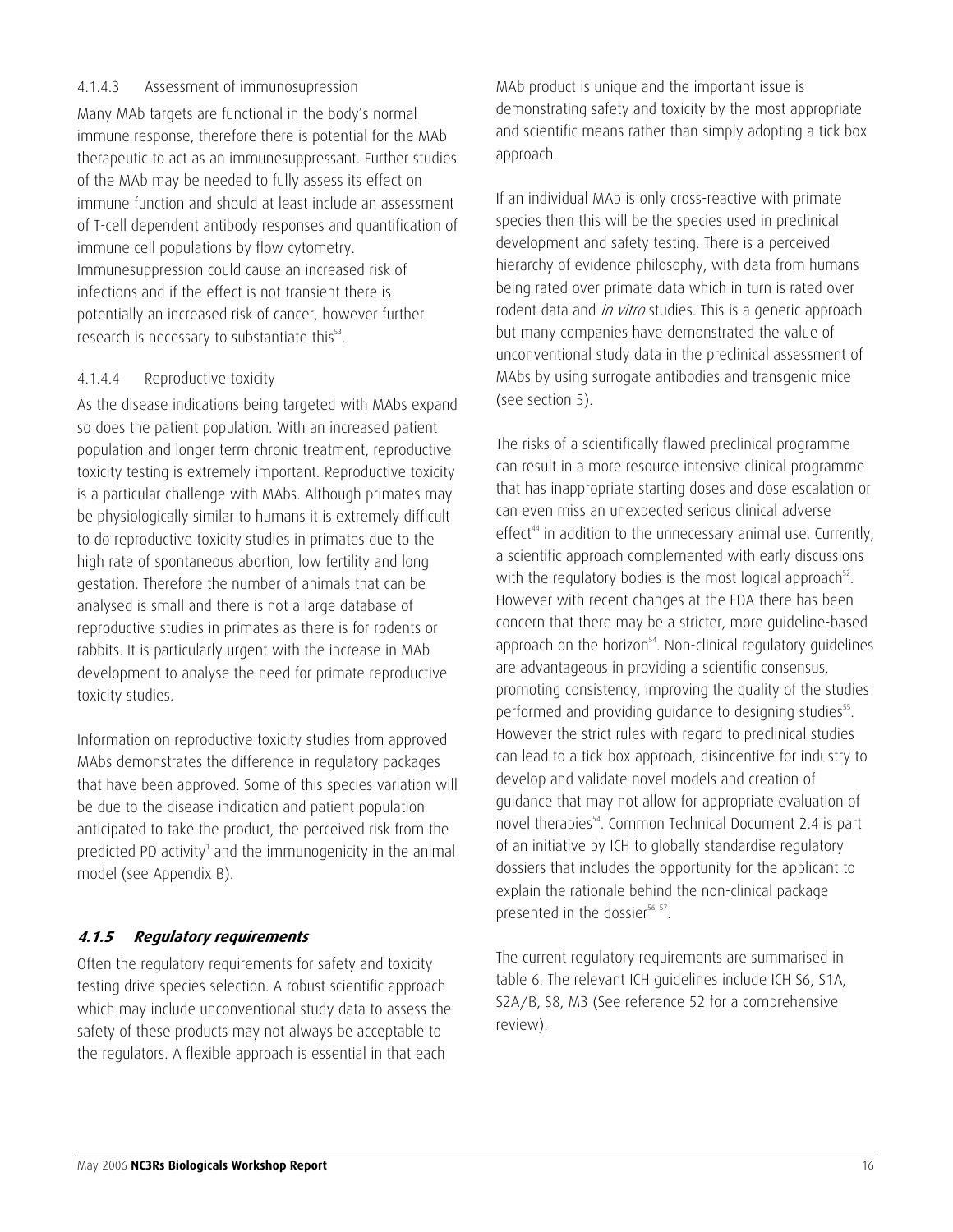<span id="page-16-0"></span>

| <b>Stage of development</b> | <b>Regulatory requirements</b>                                                                 |
|-----------------------------|------------------------------------------------------------------------------------------------|
| Prior to first time in man  | Studies to support pharmacological rationale and species choice                                |
|                             | Toxicity and toxicokinetic studies                                                             |
|                             | o Sub-acute rodent tests (4 weeks)                                                             |
|                             | Local tolerance                                                                                |
|                             | Single dose study or a two week study                                                          |
|                             | Absorption and distribution studies                                                            |
|                             | Core safety studies (e.g. separate CV, CNS, GI) are not necessary but often                    |
|                             | performed as easy to include as part of the regulatory toxicity studies                        |
| Requirements for phase II   | Repeat dose toxicity studies. ICH S6 indicates 6-9 months, some biologicals, even<br>$\bullet$ |
|                             | within a class are now up to 12 months                                                         |
|                             | Reproductive toxicity studies (segment II, case by case basis)                                 |
| Requirements for phase III  | Chronic toxicity                                                                               |
|                             | Carcinogenicity (usually rodent, surrogate or transgenic/knock-in)                             |
|                             | Reproductive toxicity (segments I and III)                                                     |
|                             |                                                                                                |

**Table 6** Regulatory requirements for MAbs (Notes adapted from ref 52)

## **4.2 Statistics of primate use in the development of MAbs**

It is important to question the selection of primates in the development of MAbs. Where their use is unavoidable studies should be designed to minimise the number of primates that are used. Data suggest that the number of primates used in the analysis of MAbs can vary greatly. Potentially for a Biologics License Application (BLA) to the FDA the number of primates used in development of a compound can reach 398 (see Table 7).

In practice the numbers of primates used is lower than 398 demonstrating that there is some justification and analysis of primate use on a case by case basis. A study of primate use from marketing authorisations from the Medicines and Healthcare products Regulatory Agency (MHRA) shows a significant variation in the numbers of primates used (Schellekens, H unpublished data). While this may be dependent on the MAb it is likely that there is scope for reviewing study designs to seek opportunities for minimising primate use without compromising safety.

| Year                       |    | $\overline{2}$ | 3     | 4               | 5  | 6   | 7             |     |
|----------------------------|----|----------------|-------|-----------------|----|-----|---------------|-----|
| Pharmacology               | 8  |                | Non-  |                 |    |     |               |     |
| DMPK-PK/PD                 | 12 |                |       | naïve/return to |    |     |               |     |
| <b>Safety Pharmacology</b> |    | 18             | stock |                 |    |     |               |     |
| 28 day                     |    | 36             |       |                 |    |     |               |     |
| 3 month                    |    |                | 36    |                 |    |     |               |     |
| 6month                     |    |                |       | 48              |    |     |               |     |
| <b>Bridge iv to sc</b>     |    |                |       | 24              |    |     | Other ways to |     |
| Segment 1                  |    |                |       |                 |    | 48  | reduce or     |     |
| Segment 2                  |    |                |       |                 | 48 |     | replace       |     |
| Segment 3                  |    |                |       |                 |    | 60  |               |     |
| Other-requested            |    |                |       |                 |    |     | 60            |     |
| <b>Total</b>               | 20 | 54             | 36    | 72              | 48 | 108 | 60            | 398 |

**Table 7** Theoretical maximum primate use for BLA (Adapted from Cambridge Antibody Technology)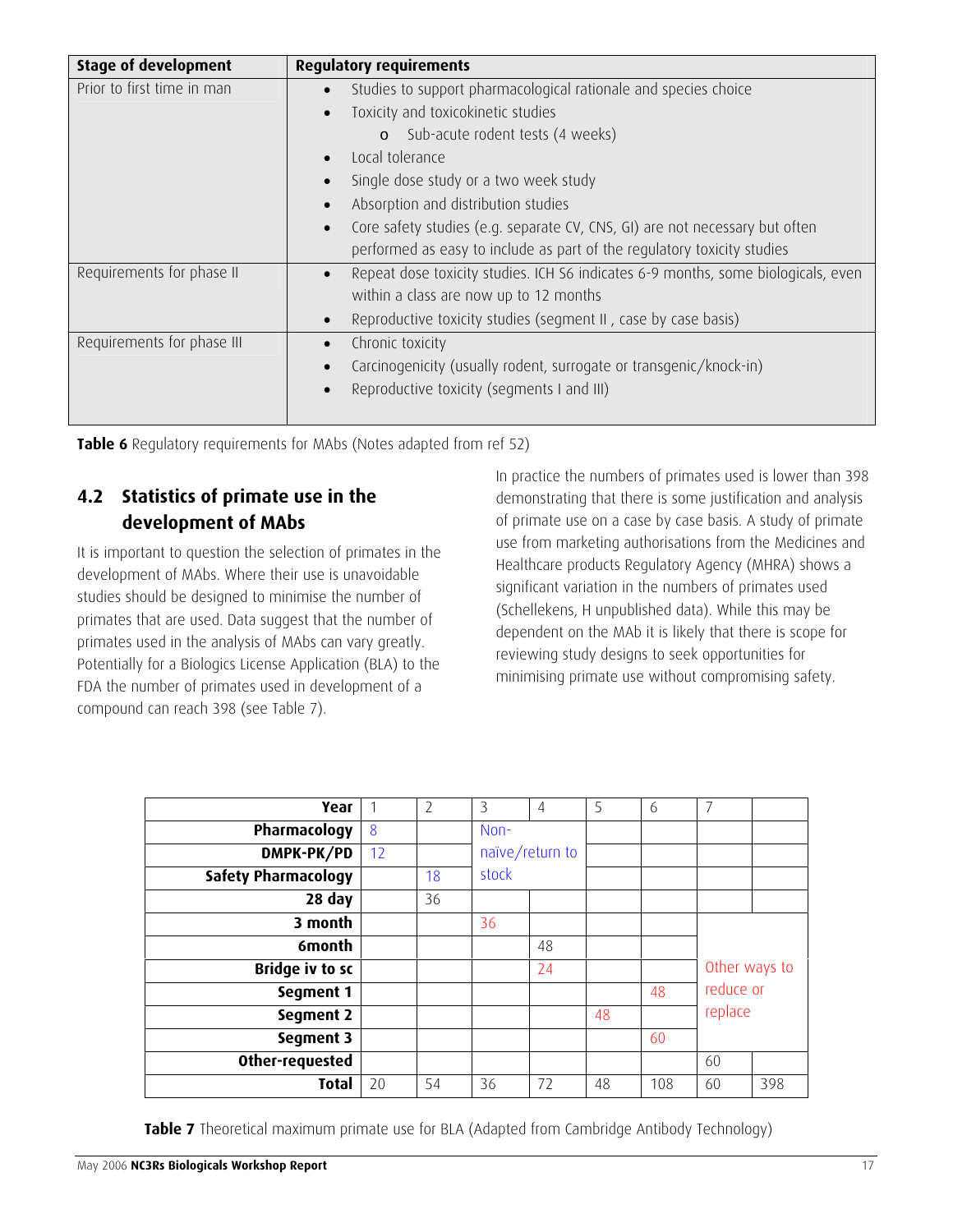## <span id="page-17-0"></span>**5 Transgenic animals and surrogate antibodies**

Despite the emphasis on primate use for the development of MAbs there are opportunities to minimise this use using transgenic mice and surrogate antibodies as alternatives. The Keliximab and Infliximab examples described below show the flexible approach that can be used in the preclinical analysis of MAbs and that has been accepted by regulators. If the transgenic model/surrogate antibody is well characterised then studies such as proof of concept in efficacy studies and others mentioned above can be carried out in rodent models and used to enhance the preclinical package thereby reducing the use of primates.

## **5.1 Transgenic animals in the safety evaluation of monoclonal antibodies**

Keliximab is a primatised (monkey/human) MAb against CD4 being developed for the treatment of asthma and rheumatoid arthritis. There are other anti CD4 MAbs being developed to induce tolerance against biological therapeutics and allograft-transplantations in addition to immune diseases e.g. TRX1 (humanised MAb<sup>49</sup>).

The species cross-reactivity profile for Keliximab demonstrated that it only binds to human and chimpanzee CD4. In order to avoid the use of chimpanzee as a toxicology species, alternatives were sought including the development of a transgenic mouse expressing CD4. Although the chimpanzee was used for limited safety studies to support FTIM, the humanised transgenic mouse expressing human CD4 has been used extensively for PK/PD studies, single and repeat dose toxicity studies, host defence and also to address the safety concern of anti-CD4 immunosuppresion as an adverse side effect<sup>58, 59,</sup> 60 .

The PK/PD studies showed that the effect of Keliximab is to decrease the number of CD4 expressing T-cells and reduce CD4 on the T-cell surface. These findings are similar to the results from a clinical trial in humans proving the significance and the importance of the transgenic model in preclinical studies<sup>58</sup>.

Transgenic mice may be of particular use for reproductive toxicity studies as there are specific challenges associated with primate use in reproductive toxicity studies (section 4.1.4.4).

Humanised transgenic mice may not replace primates in the whole preclinical package for MAbs. However with increased investment and more impetus in substantiating the data obtained from rodents there is the potential to reduce the number of primates used. There are a number of practical issues that need to be addressed in order for this to be feasible. For instance transgenic animals take a long time to generate and analyse, therefore it is important to produce them early in the development process to have an impact. Moreover the human transgene may not always be functional in the mouse and the human specific MAb product may not activate the rodent complement cascade or elicit ADCC for example. There have also been problems reported with respect to transgene susceptibility (GSK, personal communication).

## **5.2 Surrogate antibodies in the safety evaluation of monoclonal antibodies**

Species cross-reactivity of Infliximab, a humanised MAb against TNF $\alpha$  is limited to human and chimpanzee. Interestingly, Infliximab did not react with TNF $\alpha$  derived from the baboon even though there is only one amino acid difference between human and baboon  $INFa$ . Although limited safety studies were conducted in the chimpanzee, transgenic mice and surrogate antibodies were fundamental to providing preclinical safety and efficacy data.

A number of rodent models of disease were used to demonstrate efficacy, including a transgenic line where human TNF $\alpha$  was constitutively expressed and a colitis disease model where a surrogate anti-mouse TNF $\alpha$  antibody reduced disease severity. The mechanism of action of Infliximab is through both inhibition of endogenous TNF $\alpha$  binding to its receptor and Fc-mediated effector function on cells expressing membrane-bound TNF $\alpha$ . In addition to the efficacy studies some of the preclinical safety studies for anti-TNF $\alpha$  were in the rodent, including single dose and seven day intravenous toxicity studies<sup>61</sup>. The surrogate anti-TNF $\alpha$  approach was used for reproductive toxicity studies in the mouse.

As with humanised transgenic mice, a surrogate antibody is not the complete solution. Surrogate antibodies represent a parallel development programme to the MAb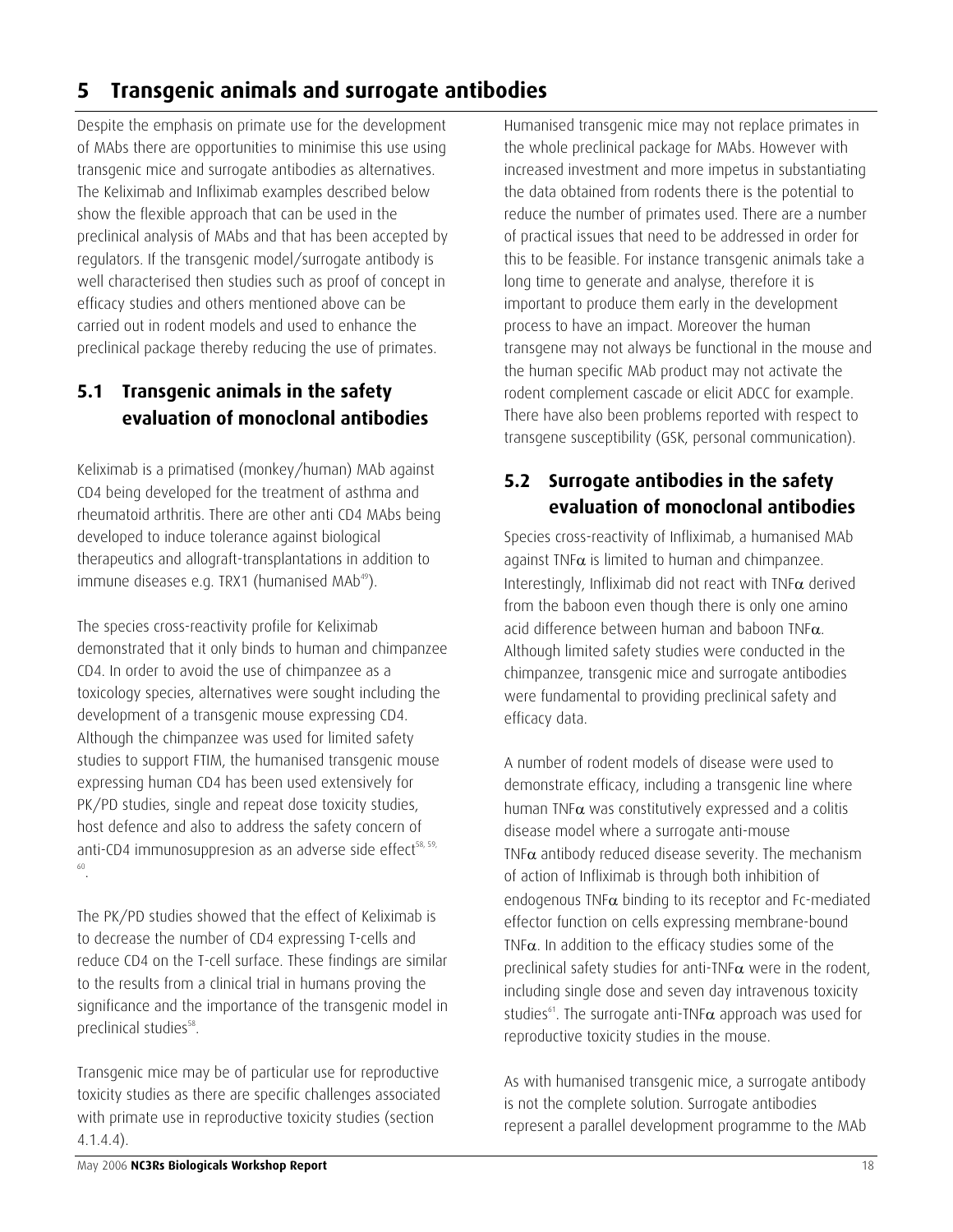which costs significantly in time and money and may not necessarily satisfy the regulatory concerns. If the search for surrogate antibodies is encompassed into the design process early on some of these challenges can be overcome. For example the therapeutic antibody selection process could include selecting a surrogate antibody to use in further studies.

A criticism of the surrogate antibody approach is that the clinical candidate is never actually tested. As more data become available and confidence increases in the use of surrogate antibodies they may be accepted by the regulators more readily. With sufficient analysis of the model a surrogate antibody could potentially be used to support the preclinical package in studies such as six month chronic toxicity, reproductive toxicity, immune function and host defence models and potentially reduce primate use. Currently, surrogate antibodies are likely to be more acceptable when the only other species that is relevant is the chimpanzee.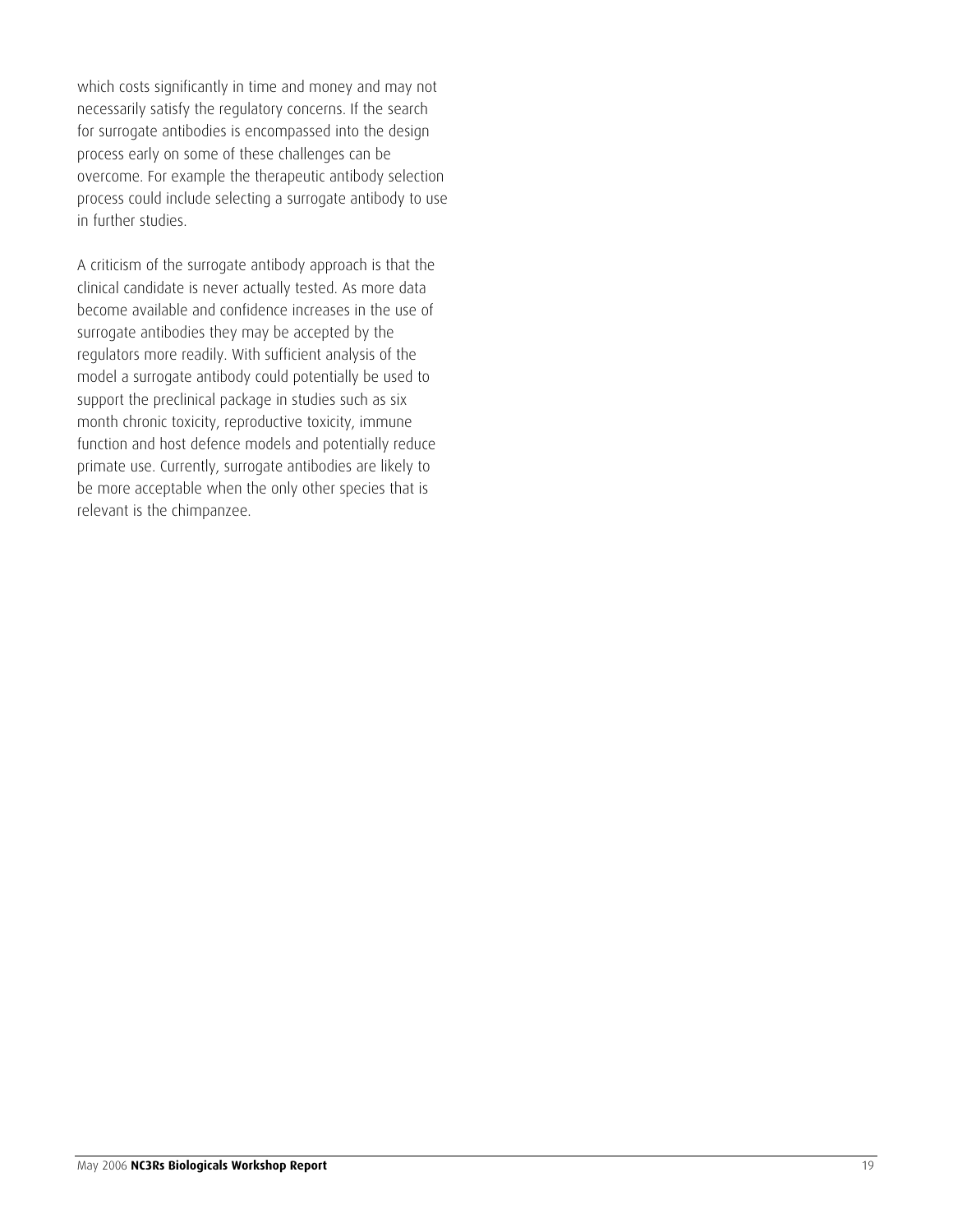## <span id="page-19-0"></span>**6 Future directions in MAbs and the implications for animal use**

The developmental of MAbs as therapeutics is a rapidly developing field with increased investment from the pharmaceutical and biotechnology sectors. It is important to consider the implications of this in terms of animal use and opportunities for minimising this through novel technologies and experimental paradigms.

#### **More human specific antibodies**

New technologies such as ribosome display<sup>8</sup>, phage display (see section 4.1.1) and xenomouse $62$  are contributing to the development of antibodies that are optimally designed to reduce the immunogenic response in humans. As these MAbs are developed to be even more specific, they are less likely to have cross-reactivity with non-human species, however it is likely that there will be demand to use chimpanzees. While this may be scientifically relevant, there are considerable ethical concerns regarding the use of chimpanzees and many in the pharmaceutical industry do not see this as an option. The use of transgenic rodents and surrogate antibodies may become more important in preclinical studies.

Some data, for example PK, can be obtained from studies where the MAb does not cross-react. The value of these data is dependent on the importance of the role of antigen binding in biodistribution, biotransformation and excretion.

#### **Chronic dosing**

When the dose regime is of a longer duration, test species are more likely to have an immune response to the test antibody. It is therefore more difficult to find a suitable species for toxicity testing. The predictivity of animal models can be limited to a highly immunogenic response in the animal translating to the MAb having some level of immunogenicity in humans. The concern over suitable chronic testing strategies is accompanied by increasing regulatory body requests for longer term studies<sup>52</sup>.

One of the challenges is that there are no consistent protocols for determining immunogenicity, so monitoring the development and recovery of immune response is difficult. Because of this the value of these monitoring studies and assessment of the recovery of immune response has been questioned. If these studies are not

adding value then it could potentially be an area to reduce the number of primates used. It is generally accepted that animal models are poor indicators of human immunogenicity.

#### **Fusion proteins and MAbs conjugated to drugs**

To capitalise on the specificity of MAbs as drug delivery vehicles many have been immunoconjugated to small molecules or developed as fusion proteins to target proteins such as a cytokines. Unmodified, these chemicals or recombinant proteins can be toxic because of their offtarget and off-tissue effects, however when specifically targeted to cells expressing a particular antigen these toxic effects can be overcome. As the complexity and scope of the molecules increases so do the animals tests. Each component of the immunoconjugate and also the candidate molecule is generally tested in a relevant species.

#### **Bispecific molecules**

Multifunctional MAbs are being designed to be more selective to disease tissues to circumvent the cross-tissue binding that can cause toxic effects. The potential of these products is that they will bind to tumours by targeting pairs of antigens only found together on certain tumour types<sup>63</sup>. Data from animal studies for these types of molecules may be difficult to interpret. For these bispecific MAbs, both antigens should cross-react.

#### **Generics**

If generic MAbs become more common this may have implications for animal use. This is because small differences between manufacturing processes can have a profound impact on the safety profile of MAbs and in turn this can necessitate a repeat of animal studies.

#### **Ability to switch MAbs on and off**

There are a number of new technologies that allow the MAb to be activated in a controlled manner. These include physical methods such as isolated limb perfusion and photo-dynamic therapy agents where antibodies are attached to molecules which only become active on illumination $^{64}$ . Once again the complexity adds to the difficulty of interpreting animal data.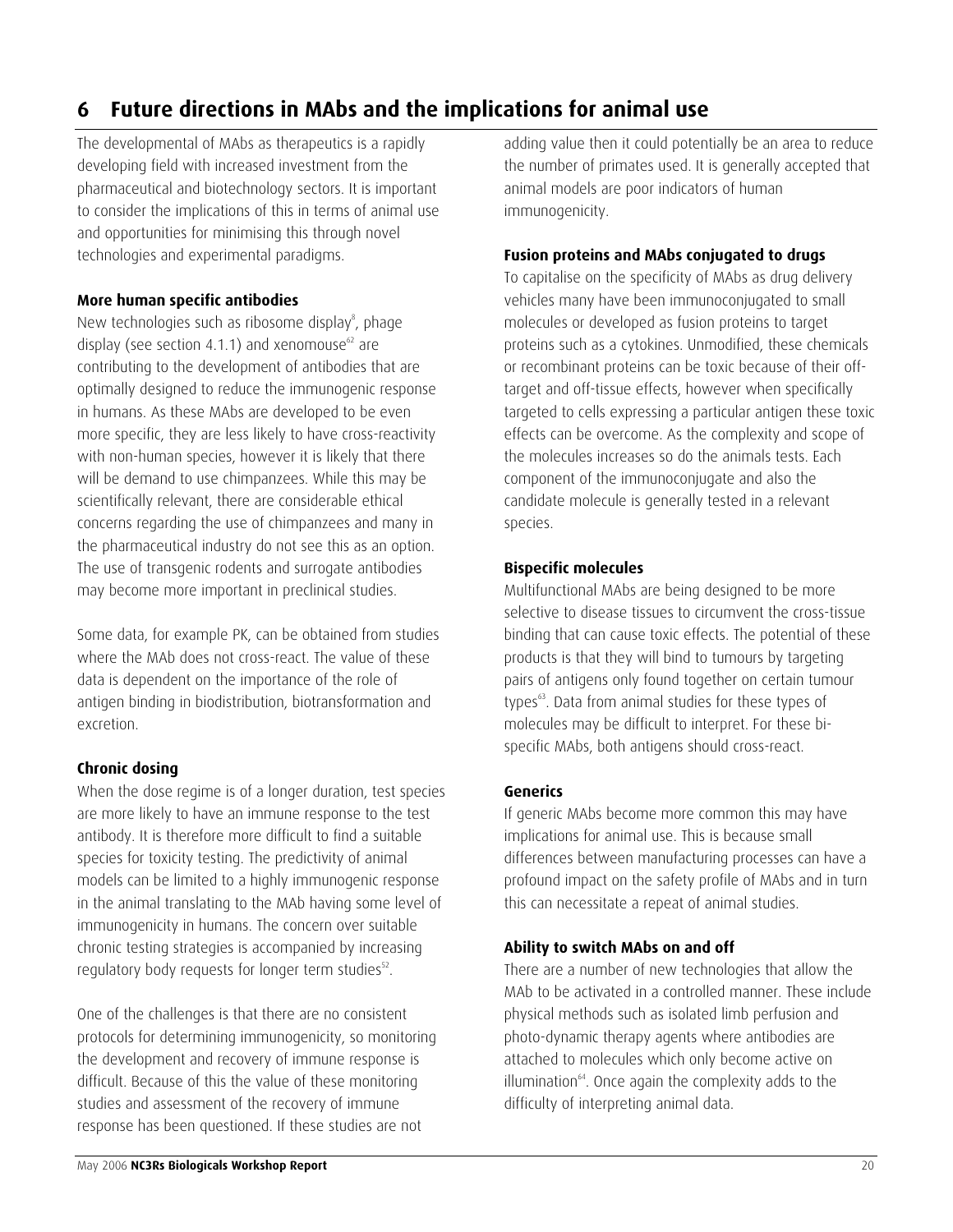#### **Impact of the CD28 experience**

A specific in depth analysis of TGN1412, the anti-CD28 MAb, is being carried out by other expert groups<sup>65, 66</sup> and will not be included in this report. The investigation will certainly highlight some of the difficulties and limitations associated with extrapolating data from animals particularly from novel therapies such as those described in this report for MAbs. Changes in regulatory guidance and industry practice that may come about in light of the TGN1412 events will have implications for primate use. The scientific analysis of case studies and a discussion of how to manage the individual challenges associated with each therapeutic target based on experience should be the way forward rather than an unfounded increase in animal and species use in safety testing.

#### **Aptamers, RNAi, cell based therapies and vaccines**

This report focuses on MAbs. Biologicals is a rapidly developing field and there are also implications for primate use in the areas of aptamers, RNAi, cell-based therapies and therapeutic vaccines. The experience gained from reviewing MAbs will provide a useful foundation for any subsequent assessment of the primate in these additional areas of biologicals development.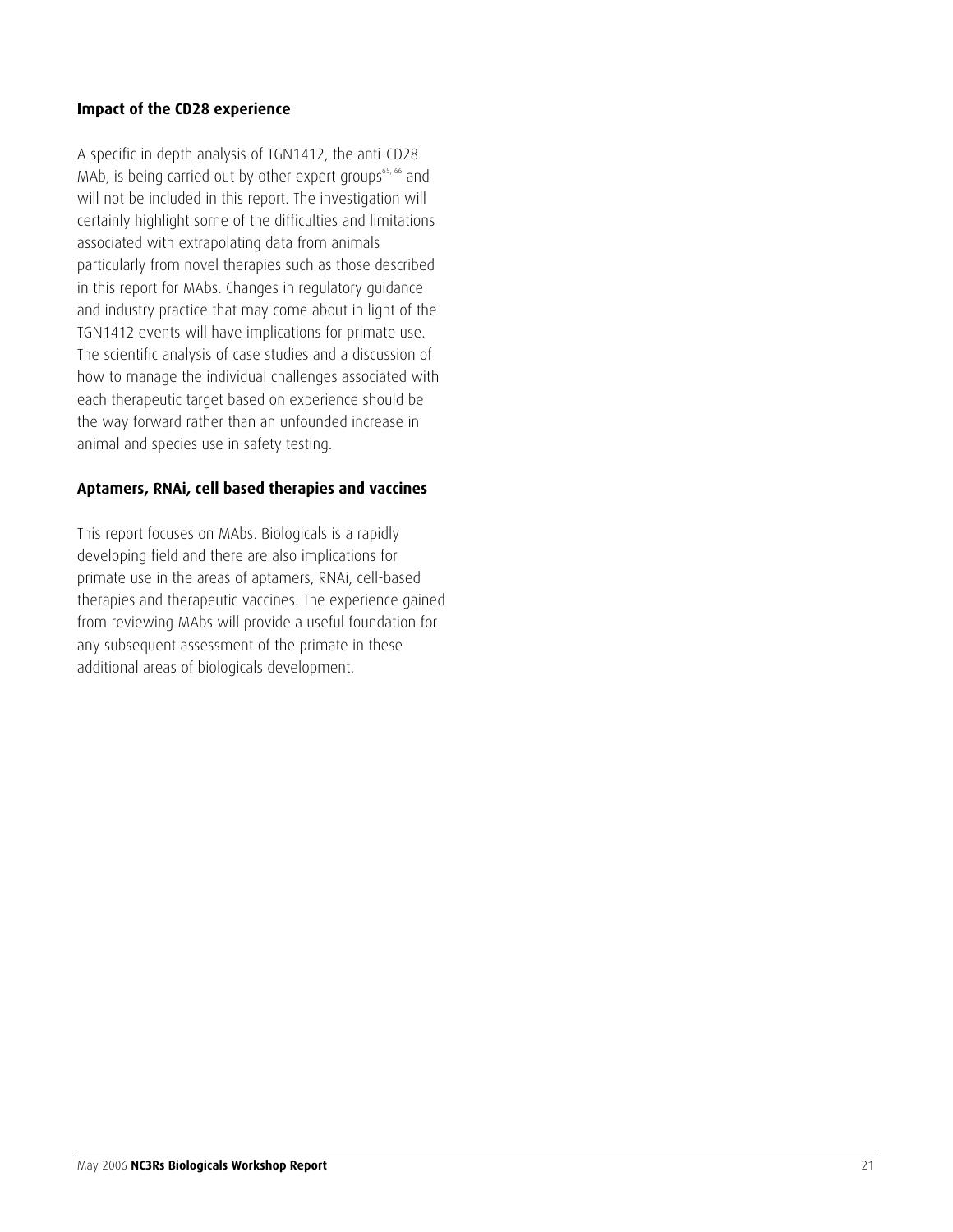# <span id="page-21-0"></span>**7 The NC3Rs/ABPI workshop**

## **7.1 Introduction**

A joint ABPI/NC3Rs workshop was held on the 14 March 2006 in London to discuss opportunities to replace and reduce primate use in the research and development of biologicals. The international workshop was attended by 50 delegates from the pharmaceutical and biotechnology industries, contract research organisations, academia and regulatory bodies.

The aim of the workshop was to map out the process of drug discovery and development for biologicals (large therapeutic proteins, MAbs etc) if primates could not be used as a result of disease outbreak, legislative changes or logistical problems with supply. This was a hypothetical exercise with the emphasis on toxicology, ADME and drug development. The workshop consisted of presentations from Cambridge Antibody Technology, Amgen, Genzyme the University of Utrecht and the European Federation of Pharmaceutical Industries Association (EFPIA), and breakout sessions.

Participants were invited based on their scientific background and included basic research scientists, preclinical safety scientists, clinicians and regulatory scientists.

The programme for the workshop is at Appendix C.

## **7.2 Workshop Output**

#### 7.2.1 Review of primate use in R&D of biological **products**

Delegates were asked to develop an R&D programme for MAbs where primates could not be used at any stage. The following case study was used and the output from the discussion is listed below:

MAb X is potentially the next life-saving blockbuster for a toxicology data generated without the use of primates. In the current regulatory environment make a risk benefit chronic disease. Take X through the drug discovery process collating hypothetical safety pharmacology, ADME and decision about putting X into phase I clinical studies?

#### **What hypothetical ADME, safety pharmacology and toxicology data could be generated without using primates?**

#### **ADME:**

- Use of rodents to determine the PK/PD profile
- Question the requirement or value of these data when there is no species cross-reactivity

#### **Safety Pharmacology/Toxicology:**

- *In vitro* cross-reactivity data from human and animal tissues to demonstrate unintended or unexpected on-target tissue binding and enable monitoring of toxicity in certain organs e.g. liver
- Immunohistochemistry in human tissues could determine non-target binding of the antibody with other antigens
- In vitro/ ex vivo studies could be carried out e.g. cytokine release assays and embryonic stem (ES) cell technologies to predict for adverse immune responses
- Transgenic mouse models or surrogate antibodies in rodents could add valuable supporting data
- Entering the clinic at very low doses could be explored with the regulators

**Assuming there are no specific regulatory requirements for animal testing (i.e. current rules do not apply), describe how you would approach the risk benefit decision on human safety for a MAb going into first time in man (FTIM) studies?** 

- An extensive literature review of available knowledge about the kinetics and safety of related materials of the same subtype or similar antigen
- The potential safety issues should be clarified from the known biology of the MAb
- Availability of an integrated clinical monitoring and biomarker plan
- Data from *in vitro/ex vivo* studies, surrogate antibodies, transgenics (see question above) could be used to inform decisions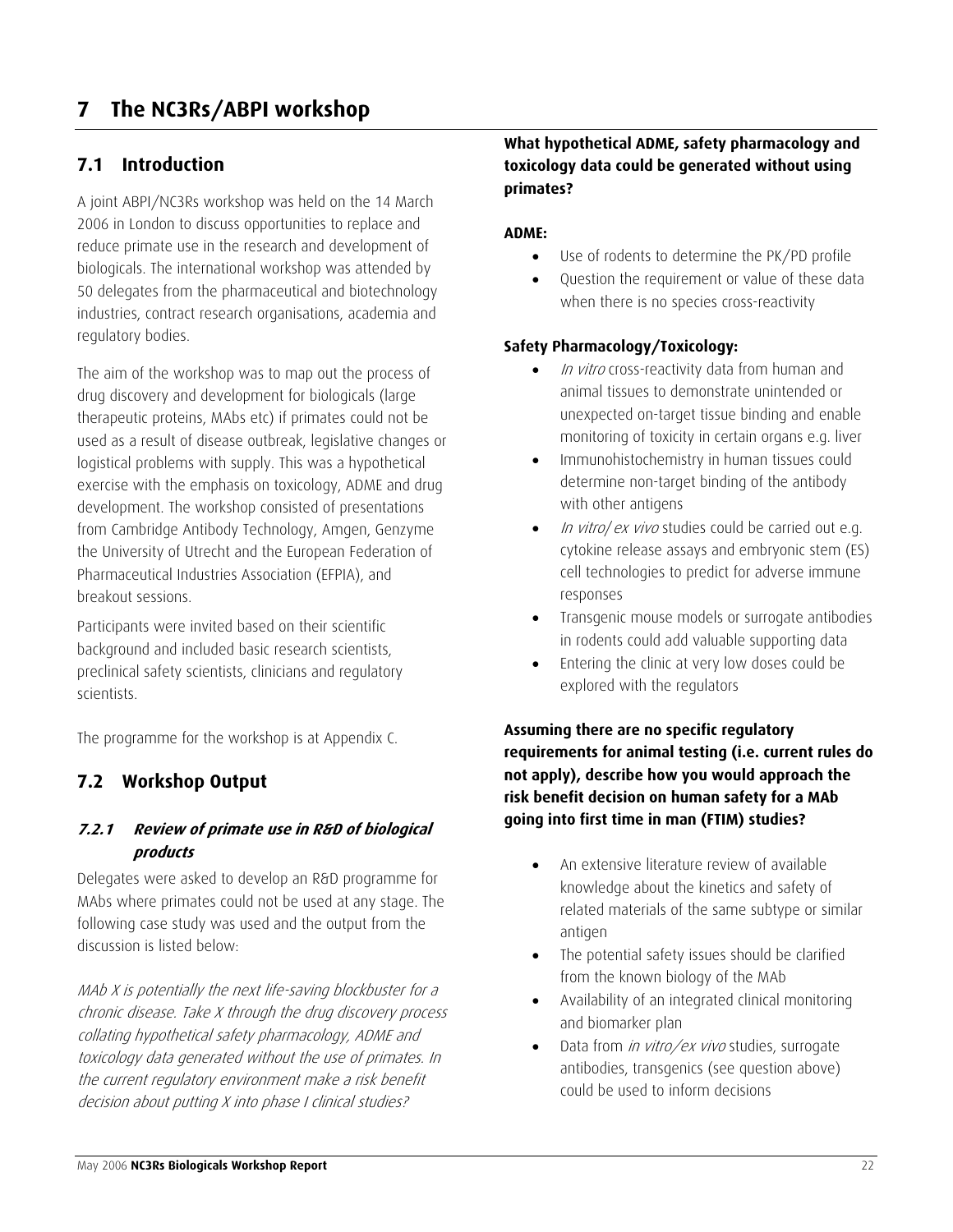#### <span id="page-22-0"></span>**Following current regulatory requirements put together a hypothetical regulatory package prior to first in man studies**

The following data were considered to be essential and valuable for a regulatory package without primate data.

- Human tissue cross-reactivity
- Functional surrogate antibody studies to bridge safety and efficacy studies, assess the mechanism of action, reproductive toxicity and unwanted effects in vital tissues
- Cytokine release in vitro
- Short term toxicity study to assess for toxicity and local tolerance (in the rodent)
- Target expression pattern in human tissues
- Assessment of the nature of the human target, binding affinity, functional activity *in vitro* in a range of species
- Establish a safety/risk monitoring plan
- Dose escalation linked to biomarker measures for safety in man
- Low dose in humans, patients or volunteers, move FTIM earlier (Phase 0 trials)

### **Do you still need primate data? Is this dependent on disease area?**

- Value of primate data must be addressed on a case by case basis
- Primate data may not be needed but this was dependent on the disease state
- A risk/benefit analysis and medical need for the therapy are the drivers as to whether primate data would be essential. For example, the MAb could enter the clinic more quickly for oncology indications with less animal data
- If any predicted safety issues were not manageable or monitorable it may be necessary to use primates if they were the only crossreactive species. It is easy to clinically monitor liver toxicity and therefore primate data may not be essential
- Dependent on tissue expression pattern of antigen
- Mechanism related toxicity may have to be evaluated in primates if they are the only crossreactive species

## **7.2.2 Review of substitute technologies**

Delegates were asked to review the use of alternative technologies which may allow the use of primates to be reduced. Discussion focussed on the use of transgenic mouse models and surrogate antibodies, the limitations of these technologies and how these can be overcome.

### **What properties should transgenic mice and surrogate antibodies have in order to be most useful?**

### **General:**

- Dependent on the nature of the MAb
- Extensive characterisation

### **Transgenic mice:**

- Characterise transgene expression; needs to be expressed in the same spatiotemporal pattern as the human
- Human antigen in the transgenic animal should have the same physiological function and its activity confirmed. It should have overlapping physiology and pharmacology

### **Surrogate antibodies:**

- 'Close enough' to human protein
- Binding affinity to candidate must be relevant
- Equivalent pharmacology
- Equivalent isotype and function
- Contribution of Fc-receptors well analysed (ADCC, CDC etc)
- Confirmation of overlapping cross-reactivity

### **How might transgenic mice and surrogate antibodies be used to generate safety data to support first FTIM studies?**

### **Before FTIM:**

- Both approaches have the ability to provide informative data in toxicity studies
- A general FTIM package may be possible including clinical dosing regimen (following discussion with regulatory bodies)
- 14 or 28 day toxicity data. However duration of toxicity study in transgenic animals may be limited by immunogenicity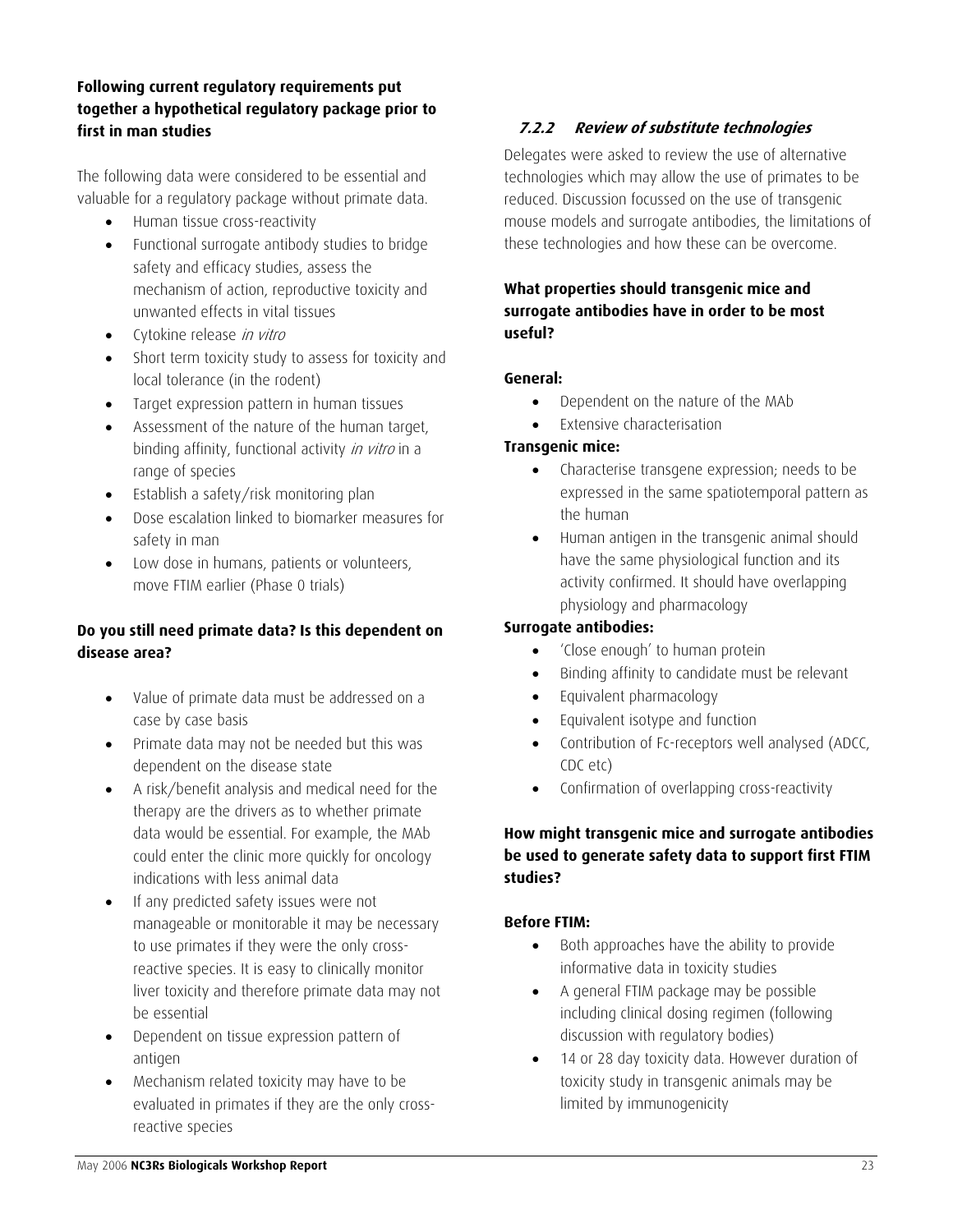- Animal models of disease could be used to set dose/safety
- Biomarker development

#### **After FTIM:**

- Reproductive toxicity
- Carcinogenicity

### **What are the predicted problems with each of these tools, how can these be overcome and is one likely to be more useful than the other?**

#### **General:**

- Need to characterise to a standard that is scientifically and regulatory acceptable
- Cost, resource and time may limit current usefulness
- Over-interpretation of these studies can lead to false positives/false negatives – could be addressed by clinical monitoring plan
- The cost-benefit ratio of transgenic animals versus surrogate antibodies needs to be considered
- Lack of background data may lead to larger number of animals being used in the short term
- Limitations to blood sampling volumes in mice may have an impact on haematology, clinical chemistry, TK

#### **Transgenic mice:**

- Immunogenicity associated with chronic dosing (how long is "chronic" in view of the regulators?) Immunocompromised mice could possibly be used to circumvent immunogenicity issue in chronic studies
- Capability and time needed to validate model
- Transgenic mouse potentially more useful than surrogate antibodies to test the clinical product going into man
- Redundancy in the transgenic animal can cause altered pharmacology. The presence of the endogenous receptor may affect analysis and require the generation of a knock-out/knock-in approach
- Time taken to generate, breed and characterise may delay development

#### **Surrogate antibodies:**

- The surrogate antibody approach may be easier and better than transgenic animals as the surrogate can be identified early in the development process e.g. alongside therapeutic candidates
- Surrogate antibody is not the clinical molecule
- Quality control from commercial sources (endotoxin, excipients, etc.), unpredictable crossreactivity

### **Are there acceptable disease areas where man could frequently be the toxicology species e.g. cancer?**

- This is dependent on a risk/benefit analysis, but may be appropriate for:
	- o Oncology
	- o Infectious diseases
	- $\sim$  HIV
	- o CJD
	- o Huntingdon's disease
- Early 'buy in' from regulators essential
- Some *in vivo* data may be necessary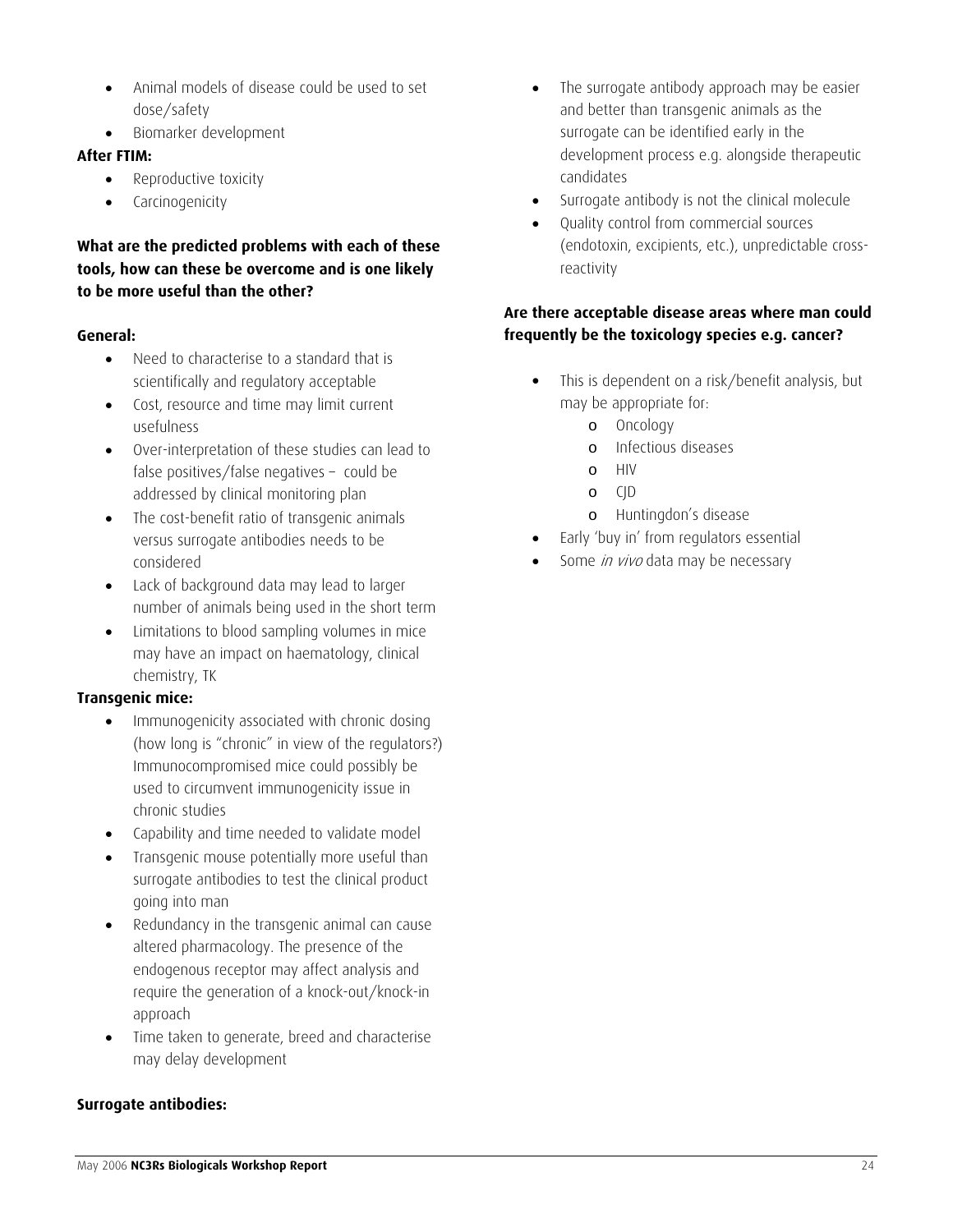## <span id="page-24-0"></span>**8 References**

**1.** Sims, J (2001). Assessment of biotechnology products for therapeutic use. Toxicol Lett. **120**(1-3):59-66

**2.** Cavagnaro, J (2002). Preclinical safety evaluation of biotechnology-derived pharmaceuticals. *Nat Rev Drug* Discov. **1**(6):469-75

**3.** [Reichert JM, Rosensweig CJ, Faden LB, Dewitz MC](http://www.ncbi.nlm.nih.gov/entrez/query.fcgi?cmd=Retrieve&db=pubmed&dopt=Abstract&list_uids=16151394&query_hl=9&itool=pubmed_DocSum)  [\(2005\).](http://www.ncbi.nlm.nih.gov/entrez/query.fcgi?cmd=Retrieve&db=pubmed&dopt=Abstract&list_uids=16151394&query_hl=9&itool=pubmed_DocSum) Monoclonal antibody successes in the clinic. Nat Biotechnol. **23**(9):1073-8

**4.** Walsh, G (2005). Biopharmaceuticals:recent approvals and likely directions. Trends in Biotech. **23**(11):554-558

**5**. Elan website,

<http://www.elan.com/News/full.asp?ID=849173> (accessed 20.05.2006)

**6.** Reichert, JM and Dewitz, MC (2006). Anti-infective monoclonal antibodies: perils and promise of development. Nat Rev Drug Discov. **5**(3):191-5

**7.** Reichert, J and Pavlou, A (2004). Monoclonal antibodies market. Nat Rev Drug Discov. **3** :383-384

**8.** Douthwaite, J and Jermutus, L (2006). Exploiting directed evolution for the discovery of biologicals. Curr Opin Drug Discov Dev **8**(2):268-275

**9.** Tabrizi, MA, Tseng, CL and Roskos LR (2006). Elimination mechanisms of therapeutic monoclonal antibodies. Drug Discov Today **11**(1/2): 81-88

**10.** Schrama, D, Reisfeld, RA and Becker, JC (2006). Antibody targeted drugs as cancer therapeutics. Nat Rev Drug Discov **5**:147-159

**11.** Schwartz, RS (2004). Paul Erlich's magic bullets. N. Engl J Med **350**:1079-1080

**12.** Egri, G and Takats, A (2006). Monoclonal antibodies in the treatment of lung cancer. *EJSO* **32**:385-394

**13.** Milenic, DE, Brady, ED and Brechbiel (2004). Antibodytargeted radiation cancer therapy. Nat Rev Drug Discov **3**:488-499

**14.** Fridman, WH (2006). Principles of the therapeutic use of monoclonal antibodies in oncology. C.R. Biologies **329**:255-259

antibody therapy of cancer. *Nat Biotech* 23(9):1147-1157 **15.** Adams, GP and Weiner, LM (2005). Monoclonal

**16.** Chung, KY and Saltz, LB (2005). Antibody-based therapies for colorectal cancer. The Oncologist **10**:701-709

**17.** Guillemard, V and Uri, SH (2004). Prodrug chemotherapeutics bypass p-glycoprotein resistance and kill tumours in vivo with high efficacy and targetdependent selectivity. Oncogene **23**:3613-3621

**18.** Smith, AL and Nicolaou, KC (1996). The enediyne antibiotics. J Med Chem **39**:2103-2117

**19.** Waldmann, TA (2003). Immunotherapy:past, present and future. Nat Med **9**(3):269-276

**20.** Lambert, JM (2005). Drug-conjugated monoclonal antibodies for the treatment of cancer. Curr Opin Pharm **5**:543-549

*Agents – Frontiers in Cancer Chemotherapy.* Edited by **21.** Blatter, WA and Chari, RVJ (2001). Drugs to enhance the therapeutic potency of anticancer antibodies:antibodydrug conjugates as tumor-activated prodrugs. In Anticancer Ojima, I, Vite, GD, Altmann, KH. Washington: American Chemical Society; 317-338

**22.** Bagshawe, KD, Sharma, SK and Begent, RHJ (2004). Antibody-directed enzyme prodrug therapy (ADEPT) for cancer. Exp Opin Biol Ther **4**(11) 1777-1789

**23.** Holliger P and Hudson PJ (2005). Engineered antibody fragments and the rise of single domains. Nature Biotechnology **23**:1126 – 1136

**24.** Marecki, S and Kirkpatrick, P (2004). Fresh from the pipeline; Efalizumab. Nat Rev Drug Discov **3**:473-474

 from the pipeline: Omalizumab. Nat Rev Drug Discov **25.** Ames, SA, Gleeson, CD and Kirkpatrick P (2004). Fresh **3**:199-200

**26.** Ortho Multicentre Transplant Study Group (1985). A randomised clinical trial of OKT3 monoclonal antibody for acute rejection of cadaveric renal transplants. N Engl J Med **313**:337-342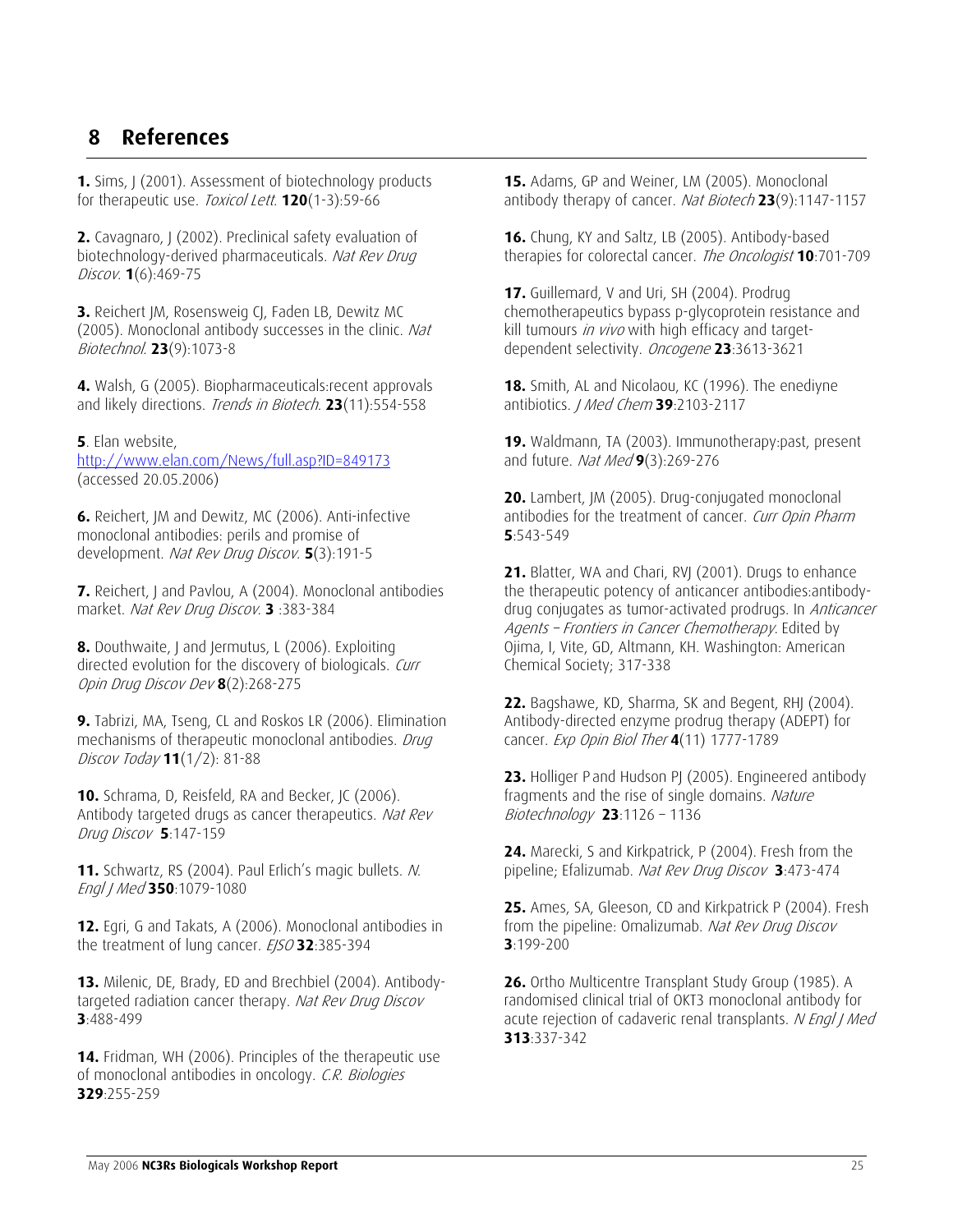**27.** Liossis, SMC and Tsokos, GC (2005). Monoclonal antibodies and fusion proteins in medicine. *J Allergy Clin* Immunol **116**;721-729

**28.** Bain, B and Brazil, M (2003). Fresh from the pipeline; Adalimumab. Nat Rev Drug Discov **2**:693-694

**29.** [Ohshima S](http://www.ncbi.nlm.nih.gov/entrez/query.fcgi?db=pubmed&cmd=Search&itool=pubmed_Abstract&term=%22Ohshima+S%22%5BAuthor%5D), [Saeki Y](http://www.ncbi.nlm.nih.gov/entrez/query.fcgi?db=pubmed&cmd=Search&itool=pubmed_Abstract&term=%22Saeki+Y%22%5BAuthor%5D), [Mima T,](http://www.ncbi.nlm.nih.gov/entrez/query.fcgi?db=pubmed&cmd=Search&itool=pubmed_Abstract&term=%22Mima+T%22%5BAuthor%5D) [Sasai M,](http://www.ncbi.nlm.nih.gov/entrez/query.fcgi?db=pubmed&cmd=Search&itool=pubmed_Abstract&term=%22Sasai+M%22%5BAuthor%5D) [Nishioka K](http://www.ncbi.nlm.nih.gov/entrez/query.fcgi?db=pubmed&cmd=Search&itool=pubmed_Abstract&term=%22Nishioka+K%22%5BAuthor%5D), [Ishida H,](http://www.ncbi.nlm.nih.gov/entrez/query.fcgi?db=pubmed&cmd=Search&itool=pubmed_Abstract&term=%22Ishida+H%22%5BAuthor%5D) [Shimizu M,](http://www.ncbi.nlm.nih.gov/entrez/query.fcgi?db=pubmed&cmd=Search&itool=pubmed_Abstract&term=%22Shimizu+M%22%5BAuthor%5D) [Suemura M](http://www.ncbi.nlm.nih.gov/entrez/query.fcgi?db=pubmed&cmd=Search&itool=pubmed_Abstract&term=%22Suemura+M%22%5BAuthor%5D), [McCloskey R](http://www.ncbi.nlm.nih.gov/entrez/query.fcgi?db=pubmed&cmd=Search&itool=pubmed_Abstract&term=%22McCloskey+R%22%5BAuthor%5D), [Kishimoto T](http://www.ncbi.nlm.nih.gov/entrez/query.fcgi?db=pubmed&cmd=Search&itool=pubmed_Abstract&term=%22Kishimoto+T%22%5BAuthor%5D) (1999). Long-term follow-up of the changes in circulating cytokines, soluble cytokine receptors, and white blood cell subset counts in patients with rheumatoid arthritis (RA) after monoclonal anti-TNF alpha antibody therapy. *J Clin* Immunol. **19**(5):305-13

**30.** Bhatt, DL and Topol, EJ (2003). Scientific and therapeutic advances in antiplatelet therapy. Nat Rev Drug Discov **2**:15-28

r Rev D ug Discov **2**:1-15 **31.** Jackson, SP and Shoenwaelder, SM (2003). Antiplatelet therapy: in search of the 'magic bullet'. Nat

**32.** Phillips, DR, Charo, IF and Scarborough, RM (1991). GP-IIb-IIIa: the responsive integrin. Cell **65**:359-362

**33.** Du, X and Ginsberg, MH (1997). Integrin •IIb•3 and platelet function. Thromb. Haemost. **78**:96-100

**34.** Plow, EF, D'Souza, SE and Ginsberg, MH (1992). Ligand binding to GPIIb-IIIa: a status report. Semin Thromb Hemost **18**:324-332

**35.** FDA, Centre for Biologics Evaluation and Research (CBER) (1997). Points to consider in the manufacture and testing of monoclonal antibody products for human use. <http://www.fda.gov/Cber/guidelines.htm>

**36.** Text taken from p31 of reference 35.

#### **37.**

[http://www.antisoma.co.uk/products/preclinical\\_progra](http://www.antisoma.co.uk/products/preclinical_programmes.asp) [mmes.asp](http://www.antisoma.co.uk/products/preclinical_programmes.asp) and reference 10

**38.** [Hart TK,](http://www.ncbi.nlm.nih.gov/entrez/query.fcgi?db=pubmed&cmd=Search&itool=pubmed_Abstract&term=%22Hart+TK%22%5BAuthor%5D) [Cook RM,](http://www.ncbi.nlm.nih.gov/entrez/query.fcgi?db=pubmed&cmd=Search&itool=pubmed_Abstract&term=%22Cook+RM%22%5BAuthor%5D) [Zia-Amirhosseini P](http://www.ncbi.nlm.nih.gov/entrez/query.fcgi?db=pubmed&cmd=Search&itool=pubmed_Abstract&term=%22Zia%2DAmirhosseini+P%22%5BAuthor%5D), [Minthorn E,](http://www.ncbi.nlm.nih.gov/entrez/query.fcgi?db=pubmed&cmd=Search&itool=pubmed_Abstract&term=%22Minthorn+E%22%5BAuthor%5D) [Sellers TS](http://www.ncbi.nlm.nih.gov/entrez/query.fcgi?db=pubmed&cmd=Search&itool=pubmed_Abstract&term=%22Sellers+TS%22%5BAuthor%5D), [Maleeff BE,](http://www.ncbi.nlm.nih.gov/entrez/query.fcgi?db=pubmed&cmd=Search&itool=pubmed_Abstract&term=%22Maleeff+BE%22%5BAuthor%5D) [Eustis S,](http://www.ncbi.nlm.nih.gov/entrez/query.fcgi?db=pubmed&cmd=Search&itool=pubmed_Abstract&term=%22Eustis+S%22%5BAuthor%5D) [Schwartz LW,](http://www.ncbi.nlm.nih.gov/entrez/query.fcgi?db=pubmed&cmd=Search&itool=pubmed_Abstract&term=%22Schwartz+LW%22%5BAuthor%5D) [Tsui P](http://www.ncbi.nlm.nih.gov/entrez/query.fcgi?db=pubmed&cmd=Search&itool=pubmed_Abstract&term=%22Tsui+P%22%5BAuthor%5D), [Appelbaum ER](http://www.ncbi.nlm.nih.gov/entrez/query.fcgi?db=pubmed&cmd=Search&itool=pubmed_Abstract&term=%22Appelbaum+ER%22%5BAuthor%5D), [Martin EC,](http://www.ncbi.nlm.nih.gov/entrez/query.fcgi?db=pubmed&cmd=Search&itool=pubmed_Abstract&term=%22Martin+EC%22%5BAuthor%5D) [Bugelski PJ,](http://www.ncbi.nlm.nih.gov/entrez/query.fcgi?db=pubmed&cmd=Search&itool=pubmed_Abstract&term=%22Bugelski+PJ%22%5BAuthor%5D) [Herzyk DJ](http://www.ncbi.nlm.nih.gov/entrez/query.fcgi?db=pubmed&cmd=Search&itool=pubmed_Abstract&term=%22Herzyk+DJ%22%5BAuthor%5D) (2001). Preclinical efficacy and safety of mepolizumab (SB-240563), a humanized monoclonal antibody to IL-5, in cynomolgus monkeys. J Allergy Clin Immunol. **108**(2):250- 7.

**39.** Wierda, D, Smith, HW and Zwickl CM (2001). Immunogenicity of biopharmaceuticals in laboratory animals. Toxicology **158**:71-74

**40.** Ghetie, V and Ward ES (1997). FcRn: the MHC class Irelated receptor that is more than an IgG transporter. Immunol. Today **18**:592-598

**41.** Ghetie, V and Ward ES (2002). Transcytosis and catabolism of antibody. Immunol. Res. **25**:97-113

**42.** Junghans, RP (1997). The Brambell receptor (FcRB). Mediator of transmission of immunity and protection from catabolism for IgG. Immun. Res **16**:29-57

**43.** Hinton, PR, Johlfs, MG, Xiong, JM, Hanestad, K, Ong, KC, Bullock, C, Keller, S, Tang, MT, Tso, JY, Vasquez, M and Tsurushita, N (2004). Engineered human IgG antibodies with longer serum half-lives in primates. *J Biol Chem* **279**(8): 6213-6216

**44.** Foulkes, R (2002). Preclinical safety evaluation of monoclonal antibodies. Toxicology **174**:21-26

**45.** Ober, RJ, Radu, CG, Ghetie, V and Ward, ES (2001). Differences in promiscuity for antibody-FcRn interactions across species: implications for therapeutic antibodies. Int Immunol. **13**(12):1551-9

**46.** [Cartron G, Dacheux L, Salles G, Solal-Celigny P, Bardos](http://www.ncbi.nlm.nih.gov/entrez/query.fcgi?cmd=Retrieve&db=pubmed&dopt=Abstract&list_uids=11806974&query_hl=21&itool=pubmed_docsum)  [P, Colombat P and Watier H \(2002\).](http://www.ncbi.nlm.nih.gov/entrez/query.fcgi?cmd=Retrieve&db=pubmed&dopt=Abstract&list_uids=11806974&query_hl=21&itool=pubmed_docsum) Therapeutic activity of humanized anti-CD20 monoclonal antibody and polymorphism in IgG Fc receptor FcγRIIIa gene. *Blood.* **1**;99(3):754-8

**47.** Cohen-Solal, J, Cassard, WH, Fridman, WH and Sautes-Fridman, C (2004). Fcγ receptors. Immunol. Lett. **92**:199- 205

**48.** Ann W Morgan, Jennifer H Barrett, Bridget Griffiths, Deepak Subramanian, Jim I Robinson, Viki H Keyte, Manir Ali, Elizabeth A Jones, Robert W Old, Frederique Ponchel, Arthur W Boylston, R Deva Situnayake, Alexander F Markham, Paul Emery and John D Isaacs (2006) Analysis of Fcγ receptor haplotypes in rheumatoid arthritis: FCGR3A remains a major susceptibility gene at this locus, with an additional contribution from FCGR3B *Arthritis Research &* Therapy **8**:R5

**49.** [Ng CM,](http://www.ncbi.nlm.nih.gov/entrez/query.fcgi?db=pubmed&cmd=Search&itool=pubmed_Abstract&term=%22Ng+CM%22%5BAuthor%5D) [Stefanich E,](http://www.ncbi.nlm.nih.gov/entrez/query.fcgi?db=pubmed&cmd=Search&itool=pubmed_Abstract&term=%22Stefanich+E%22%5BAuthor%5D) [Anand BS,](http://www.ncbi.nlm.nih.gov/entrez/query.fcgi?db=pubmed&cmd=Search&itool=pubmed_Abstract&term=%22Anand+BS%22%5BAuthor%5D) [Fielder PJ,](http://www.ncbi.nlm.nih.gov/entrez/query.fcgi?db=pubmed&cmd=Search&itool=pubmed_Abstract&term=%22Fielder+PJ%22%5BAuthor%5D) [Vaickus L](http://www.ncbi.nlm.nih.gov/entrez/query.fcgi?db=pubmed&cmd=Search&itool=pubmed_Abstract&term=%22Vaickus+L%22%5BAuthor%5D) (2006). Pharmacokinetics/pharmacodynamics of nondepleting anti-CD4 monoclonal antibody (TRX1) in healthy human volunteers. Pharm Res. **23**(1):95-103.

**50.** Yang, XD, Corvalan, JR, Wang, P, Roy, CM and Davis, CG (1999). Fully human anti-interleukin-8 monoclonal antibodies:potential therapeutics for the treatment of inflammatory disease states. *J Leukoc Biol* 66(3):401-410

**51.** Donald A. Mahler, MD, FCCP; Saling Huang, PhD; Mohammad Tabrizi, PhD and Gregory M. Bell, MD (2004)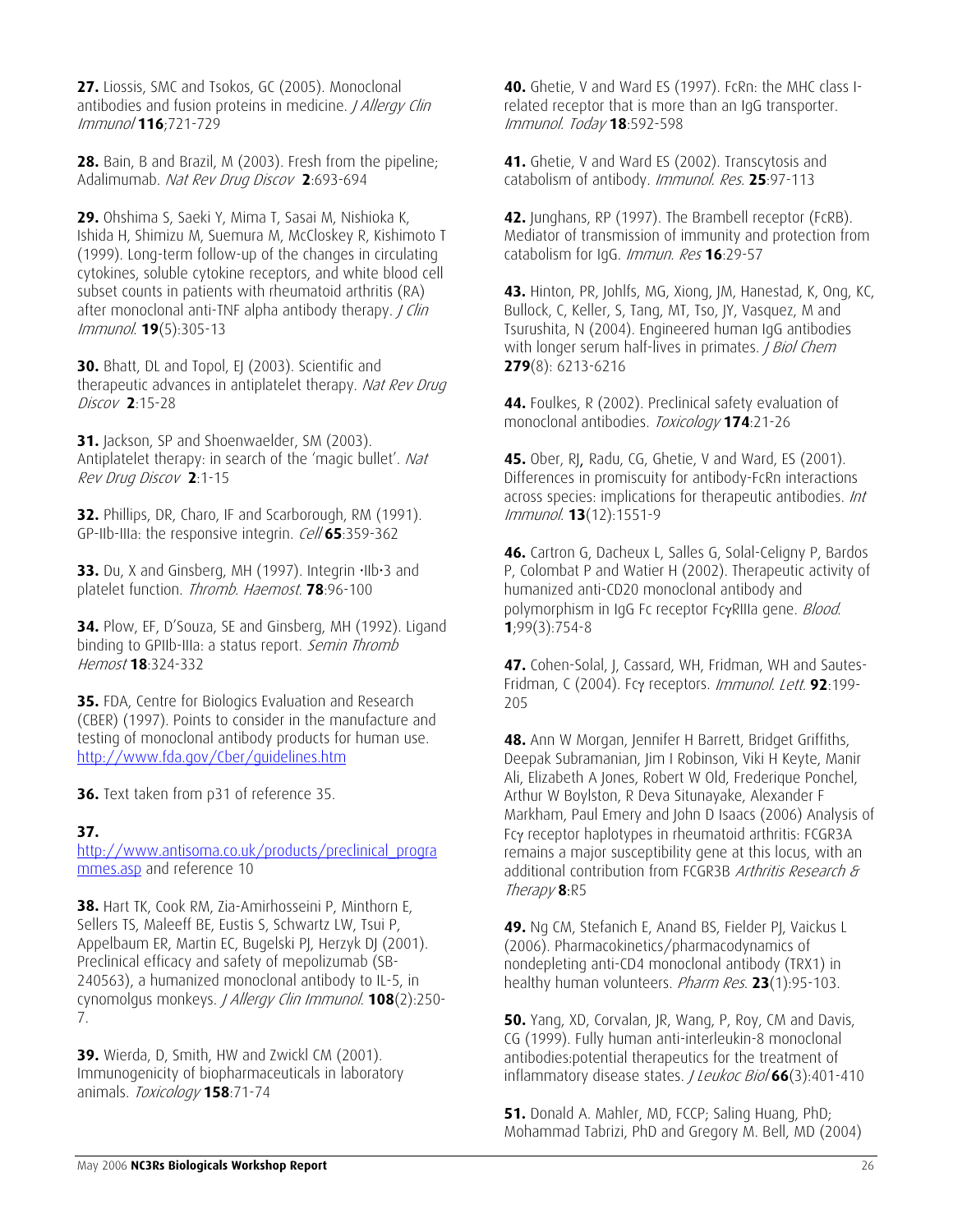Efficacy and Safety of a Monoclonal Antibody Recognizing Interleukin-8 in COPD:A Pilot Study. Chest. **126**:926-934

**52.** Snodin DJ and Ryle, PR (2006). Understanding and applying regulatory guidance on the nonclinical development of biotechnology-derived pharmaceuticals. BioDrugs. **20**(1):25-52

**53.** [Mikuls TR](http://www.ncbi.nlm.nih.gov/entrez/query.fcgi?db=pubmed&cmd=Search&itool=pubmed_Abstract&term=%22Mikuls+TR%22%5BAuthor%5D), [Weaver AL](http://www.ncbi.nlm.nih.gov/entrez/query.fcgi?db=pubmed&cmd=Search&itool=pubmed_Abstract&term=%22Weaver+AL%22%5BAuthor%5D) (2003). Lessons learned in the use of tumor necrosis factor-alpha inhibitors in the treatment of rheumatoid arthritis. Curr Rheumatol Rep. **5**(4):270-7.

**54.** Tsang, L and Beers, D (2003). Legal and scientific considerations in nonclinical assessment of biotechnology products. Drug Inf J **37** 397-406

**55.** Sebarian MA and Pilaro AM (1999). Safety assessment of biotechnology derived pharmaceuticals:ICH and beyond. Toxicol Pathol **27**:27-31

**56.** ICH website: [www.ich.org](http://www.ich.org/)

**57.** Green JD (1994). Pharmaco-toxicological expert report Pulmozyme rhDNase Genetech. Inc Hum Exp Toxicol **13** Suppl.1:S1-42

**58.** Sharma, A, Davis, CB, Tobia, LAP, Kwok, DC, Tucci, MG, Gore, ER, Herzyk, DJ and Hart TK. Comparative Pharmacodynamics of Keliximab and Clenoliximab in Transgenic Mice Bearing Human CD4. *| Pharm Exper* Therap. **293** (1) 33-41.

**59.** Podolin, PL, Webb, EF, Reddy, M, Truneh, A and Griswold, DE (2000). Inhibition of contact sensitivity in human CD4+ transgenic mice by human CD4-specific monoclonal antibodies:CD4+ T-cell depletion is not required. Immunol **99** 287-295

**60.** Herzyk, DJ [Gore ER,](http://www.ncbi.nlm.nih.gov/entrez/query.fcgi?db=pubmed&cmd=Search&itool=pubmed_Abstract&term=%22Gore+ER%22%5BAuthor%5D) [Polsky R,](http://www.ncbi.nlm.nih.gov/entrez/query.fcgi?db=pubmed&cmd=Search&itool=pubmed_Abstract&term=%22Polsky+R%22%5BAuthor%5D) [Nadwodny KL](http://www.ncbi.nlm.nih.gov/entrez/query.fcgi?db=pubmed&cmd=Search&itool=pubmed_Abstract&term=%22Nadwodny+KL%22%5BAuthor%5D), [Maier CC](http://www.ncbi.nlm.nih.gov/entrez/query.fcgi?db=pubmed&cmd=Search&itool=pubmed_Abstract&term=%22Maier+CC%22%5BAuthor%5D), [Liu S](http://www.ncbi.nlm.nih.gov/entrez/query.fcgi?db=pubmed&cmd=Search&itool=pubmed_Abstract&term=%22Liu+S%22%5BAuthor%5D), [Hart TK,](http://www.ncbi.nlm.nih.gov/entrez/query.fcgi?db=pubmed&cmd=Search&itool=pubmed_Abstract&term=%22Hart+TK%22%5BAuthor%5D) [Harmsen AG](http://www.ncbi.nlm.nih.gov/entrez/query.fcgi?db=pubmed&cmd=Search&itool=pubmed_Abstract&term=%22Harmsen+AG%22%5BAuthor%5D), [Bugelski PJ](http://www.ncbi.nlm.nih.gov/entrez/query.fcgi?db=pubmed&cmd=Search&itool=pubmed_Abstract&term=%22Bugelski+PJ%22%5BAuthor%5D) (2001). Immunomodulatory effects of anti-CD4 antibody in host resistance against infections and tumors in human CD4 transgenic mice. **69**(2):1032-43

**61.** FDA Pharmacology Review of Infliximab BLA. [http://www.fda.gov/cder/biologics/review/inflcen0824](http://www.fda.gov/cder/biologics/review/inflcen082498r4.pdf) [98r4.pdf](http://www.fda.gov/cder/biologics/review/inflcen082498r4.pdf)

**62**. [Green LL \(1999\).](http://www.ncbi.nlm.nih.gov/entrez/query.fcgi?cmd=Retrieve&db=pubmed&dopt=Abstract&list_uids=10648924&query_hl=20&itool=pubmed_docsum) Antibody engineering via genetic engineering of the mouse: XenoMouse strains are a vehicle for the facile generation of therapeutic human monoclonal antibodies. J Immunol Methods **10**;231(1- 2):11-23

**63.** [Schlereth B](http://www.ncbi.nlm.nih.gov/entrez/query.fcgi?db=PubMed&cmd=Search&itool=PubMed_Abstract&term=%22Schlereth+B%22%5BAuthor%5D), [Fichtner I,](http://www.ncbi.nlm.nih.gov/entrez/query.fcgi?db=PubMed&cmd=Search&itool=PubMed_Abstract&term=%22Fichtner+I%22%5BAuthor%5D) [Lorenczewski G,](http://www.ncbi.nlm.nih.gov/entrez/query.fcgi?db=PubMed&cmd=Search&itool=PubMed_Abstract&term=%22Lorenczewski+G%22%5BAuthor%5D) [Kleindienst P,](http://www.ncbi.nlm.nih.gov/entrez/query.fcgi?db=PubMed&cmd=Search&itool=PubMed_Abstract&term=%22Kleindienst+P%22%5BAuthor%5D) [Brischwein K](http://www.ncbi.nlm.nih.gov/entrez/query.fcgi?db=PubMed&cmd=Search&itool=PubMed_Abstract&term=%22Brischwein+K%22%5BAuthor%5D), [da Silva A](http://www.ncbi.nlm.nih.gov/entrez/query.fcgi?db=PubMed&cmd=Search&itool=PubMed_Abstract&term=%22da+Silva+A%22%5BAuthor%5D), [Kufer P](http://www.ncbi.nlm.nih.gov/entrez/query.fcgi?db=PubMed&cmd=Search&itool=PubMed_Abstract&term=%22Kufer+P%22%5BAuthor%5D), [Lutterbuese R,](http://www.ncbi.nlm.nih.gov/entrez/query.fcgi?db=PubMed&cmd=Search&itool=PubMed_Abstract&term=%22Lutterbuese+R%22%5BAuthor%5D) [Junghahn](http://www.ncbi.nlm.nih.gov/entrez/query.fcgi?db=PubMed&cmd=Search&itool=PubMed_Abstract&term=%22Junghahn+I%22%5BAuthor%5D)  [I](http://www.ncbi.nlm.nih.gov/entrez/query.fcgi?db=PubMed&cmd=Search&itool=PubMed_Abstract&term=%22Junghahn+I%22%5BAuthor%5D), [Kasimir-Bauer S,](http://www.ncbi.nlm.nih.gov/entrez/query.fcgi?db=PubMed&cmd=Search&itool=PubMed_Abstract&term=%22Kasimir%2DBauer+S%22%5BAuthor%5D) [Wimberger P](http://www.ncbi.nlm.nih.gov/entrez/query.fcgi?db=PubMed&cmd=Search&itool=PubMed_Abstract&term=%22Wimberger+P%22%5BAuthor%5D), [Kimmig R](http://www.ncbi.nlm.nih.gov/entrez/query.fcgi?db=PubMed&cmd=Search&itool=PubMed_Abstract&term=%22Kimmig+R%22%5BAuthor%5D), [Baeuerle PA](http://www.ncbi.nlm.nih.gov/entrez/query.fcgi?db=PubMed&cmd=Search&itool=PubMed_Abstract&term=%22Baeuerle+PA%22%5BAuthor%5D) (2005). Eradication of tumors from a human colon cancer cell line and from ovarian cancer metastases in immunodeficient mice by a single-chain Ep-CAM-/CD3 bispecific antibody construct **65**(7):2882-9

**64.** Self, CH and Thompson, S (2006). How specific are monoclonal antibodies? Lancet **367**(9516):1038-9

#### **65.**

[http://www.abpi.org.uk/press/press\\_releases\\_06/06051](http://www.abpi.org.uk/press/press_releases_06/060518.asp) [8.asp](http://www.abpi.org.uk/press/press_releases_06/060518.asp)

**66**. MHRA, Investigations into adverse incidents during clinical trials of TGN1412. Clinical trial, final report. [www.mhra.gov.uk/](http://www.mhra.gov.uk/)

**67.** Mire-Sluis AR, Barrett YC, Devanarayan V, Koren E, Liu H, Maia M, Parish T, Scott G, Shankar G, Shores E, Swanson SJ, Taniguchi G, Wierda D, Zuckerman LA. (2004) Recommendations for the design and optimization of immunoassays used in the detection of host antibodies against biotechnology products. J Immunol Methods. **289**(1-2):1-16

**68.** Wahdwa, M, Bird, C, Dilger, P, Gaines-Das, R and Thorpe, R (2005). Strategies for detection, measurement and characterisation of unwanted antibodies induced by therapeutic biologicals. J Immunolog Method **278**:1-17

**69.** Shankar G, Shores E, Wagner C, Mire-Sluis A (2006). Scientific and regulatory considerations on the immunogenicity of biologics. Trends Biotechnol. 2006 Apr 20; E-pub ahead of print

#### **Acknowledgements**

The NC3Rs expresses its sincere thanks to all speakers and delegates at the workshop. Particular thanks to Vicky Robinson, Ian Ragan, Patrick Round and Nick Pullen for extremely helpful comments on this report.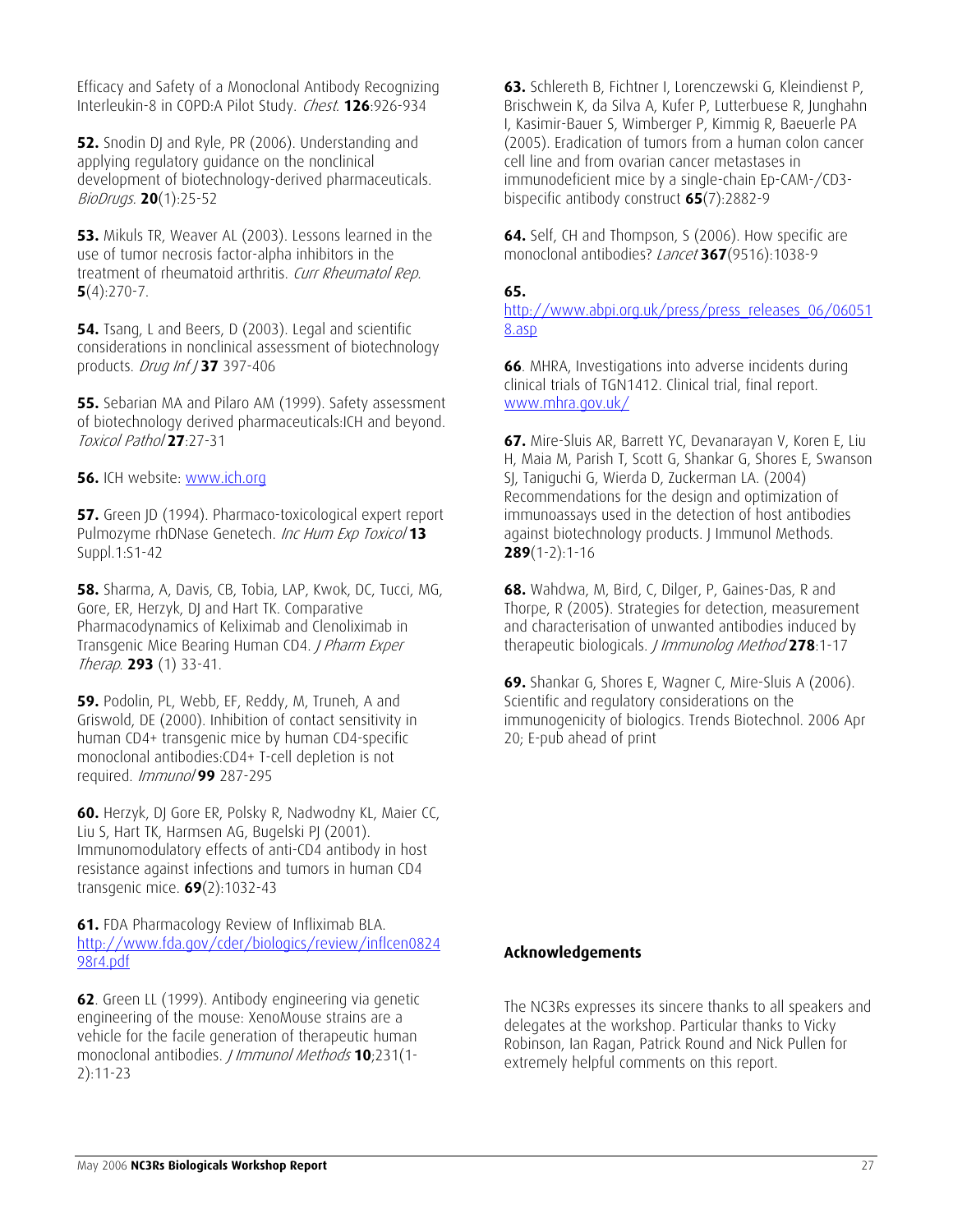<span id="page-27-0"></span>

| <b>ABPI</b> | The Association of the British Pharmaceutical Industry                           |
|-------------|----------------------------------------------------------------------------------|
| ADCC        | Antibody-dependent cell cytotoxicity                                             |
| AML         | Acute myelogenous leukaemia                                                      |
| ADEPT       | Antibody-directed prodrug therapy                                                |
| ADME        | Absorption distribution metabolism elimination                                   |
| <b>BLA</b>  | Biologics licence application                                                    |
| CAT         | Cambridge antibody technology                                                    |
| CDC         | Complement-dependent cytotoxicity                                                |
| <b>CLL</b>  | Chronic lymphocytic leukaemia                                                    |
| CNS         | Central nervous system                                                           |
| <b>CRC</b>  | Colorectal cancer                                                                |
| <b>CV</b>   | Cardiovascular                                                                   |
| EFPIA       | European Federation of Pharmaceutical Industries Association                     |
| EGFR        | Endothelial growth factor receptor                                               |
| ES          | Embryonic stem                                                                   |
| <b>FDA</b>  | US Food and Drug Administration                                                  |
| <b>FTIM</b> | First time in man                                                                |
| GI          | Gastrointestinal                                                                 |
| <b>HIV</b>  | Human immunodeficiency virus                                                     |
| ICH         | International Committee on Harmonisation                                         |
| IL          | Interleukin                                                                      |
| MAbs        | Monoclonal antibodies                                                            |
| <b>MHRA</b> | Medicines and Healthcare products Regulatory Agency                              |
| NC3Rs       | National Centre for Replacement, Refinement and Reduction of Animals in Research |
| <b>NCES</b> | New chemical entities                                                            |
| <b>NHL</b>  | Non-Hodgkins lymphoma                                                            |
| PEG         | Polyethylene glycol                                                              |
| PK          | Pharmacokinetics                                                                 |
| PD          | Pharmacodynamics                                                                 |
| <b>TNF</b>  | Tumour necrosis factor                                                           |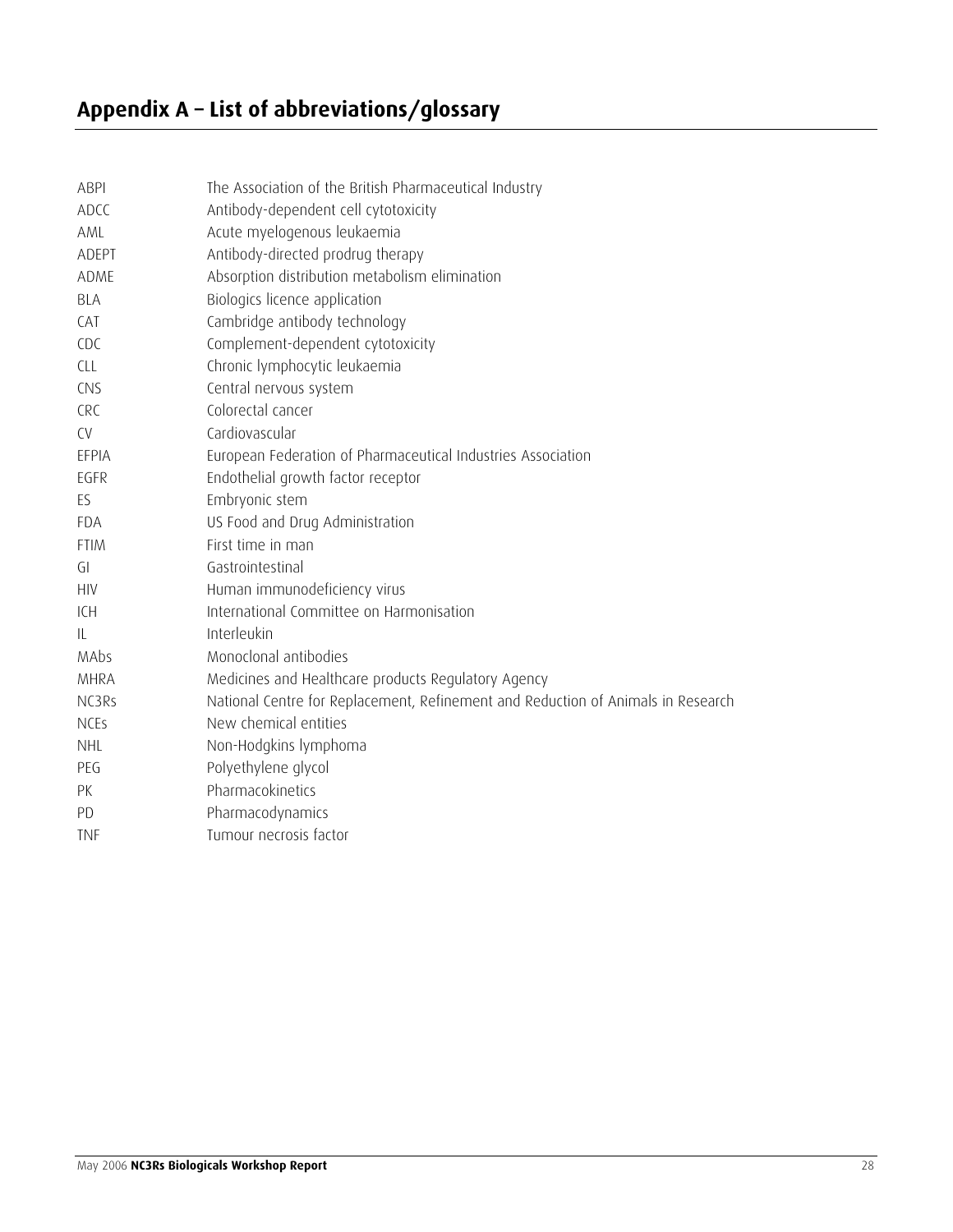| Product     | Mechanism of                 | Indication          | <b>Test species</b>                      | <b>Effects on Fertility and Pregnancy</b>    |
|-------------|------------------------------|---------------------|------------------------------------------|----------------------------------------------|
| (Approval   | action                       |                     |                                          |                                              |
| date)       |                              |                     |                                          |                                              |
| Remicade    | Anti-TNF                     | Crohn's disease,    | Mouse - murine                           | No impairment of fertility                   |
| infliximab  | $(MAb - IqG1)$               | Rheumatoid          | homologue                                | No harm to the fetus                         |
| (1998)      |                              | arthritis           |                                          |                                              |
| Enbrel      | Anti-TNF                     | Rheumatoid          | Rat and Rabbit                           | ertility – not done                          |
| etanercept  | (fusion protein –            | arthritis, JRA, PsA |                                          | No harm to fetus (100x human dose)           |
| (1998)      | lgG1)                        |                     |                                          |                                              |
| Humira      | Anti-TNF                     | Rheumatoid          | Cynomolgus monkey                        | ertility – not done                          |
| adalimumab  | $(MAb - IqG1)$               | arthritis           |                                          | No harm to fetus (>300x human exposure)      |
| (2002)      |                              |                     |                                          |                                              |
| Amevive     | Anti-CD2 (T cells) Psoriasis |                     | Cynomolgus monkey                        | ertility –not done                           |
| alefacept   | (fusion protein –            |                     |                                          | No harm to the fetus (62x human dose)        |
| (2003)      | lgG1)                        |                     |                                          |                                              |
| Raptiva     | Anti-CD11a (T                | Psoriasis           | Mouse - murine                           | No impairment of fertility                   |
| efalizumab  | cells)                       |                     | homologue                                | No harm to the fetus                         |
| (2003)      | $(MAb - IqG1)$               |                     |                                          | Reduced humoral immune response in F1        |
| Tysabri     | Anti- $\alpha$ 4 integrin    |                     | Multiple Sclerosis Cynomolgus monkey and | Decreased female fertility No effect male    |
| natalizumab | $(MAb - IqG4)$               |                     | Guinea Pig                               | ertility. Hematology and lymphoid changes in |
| (2004)      |                              |                     |                                          | etuses. No teratogenicity.                   |

# <span id="page-28-0"></span>**Appendix B – Reproductive toxicity data for approved biologicals**

Reproductive toxicity data for approved biologicals for the treatment of immune related disease (Genzyme)

| Product<br>(Approval<br>date)      | Mechanism of<br>action               | Indication                               | <b>Test species</b>                      | <b>Effects on Fertility and Pregnancy</b>                                                                                                                       |
|------------------------------------|--------------------------------------|------------------------------------------|------------------------------------------|-----------------------------------------------------------------------------------------------------------------------------------------------------------------|
| Avastin<br>Bevacizumab<br>(2004)   | Anti-VEGF                            | Metastatic<br>colorectal cancer Rabbit   | Cynomolgus monkey and Impaired fertility | Teratogenic, gross and skeletal alterations                                                                                                                     |
| Campath<br>Alemtuzumab<br>(2001)   | Anti-CD52 (T and Chronic<br>B cells) | lymphocytic<br>leukemia                  | Not Done                                 | Unknown                                                                                                                                                         |
| Erbitux<br>Cetuximab<br>(2004)     | Anti-EGF                             | Metastatic<br>colorectal<br>carcinoma    | Not done                                 | Reproductive toxicity studies not conducted.<br>Impaired menstrual cycling in 39-week<br>toxicology study. No effects on sperm count and<br>testosterone levels |
| Herceptin<br>Trastuzumab<br>(1998) | Anti-HER2                            | cancer                                   | Metastatic breast Cynomolgus monkey      | No impairment of fertility or harm to the fetus<br>(25X human dose)                                                                                             |
| Rituximab<br>(1997)                | Anti-CD20 (B<br>cells)               | Refractory non-<br>Hodgkin's<br>lymphoma | Not Done                                 | Unknown                                                                                                                                                         |

Reproductive toxicity data for approved biologicals for the treatment of oncology diseases (Genzyme)